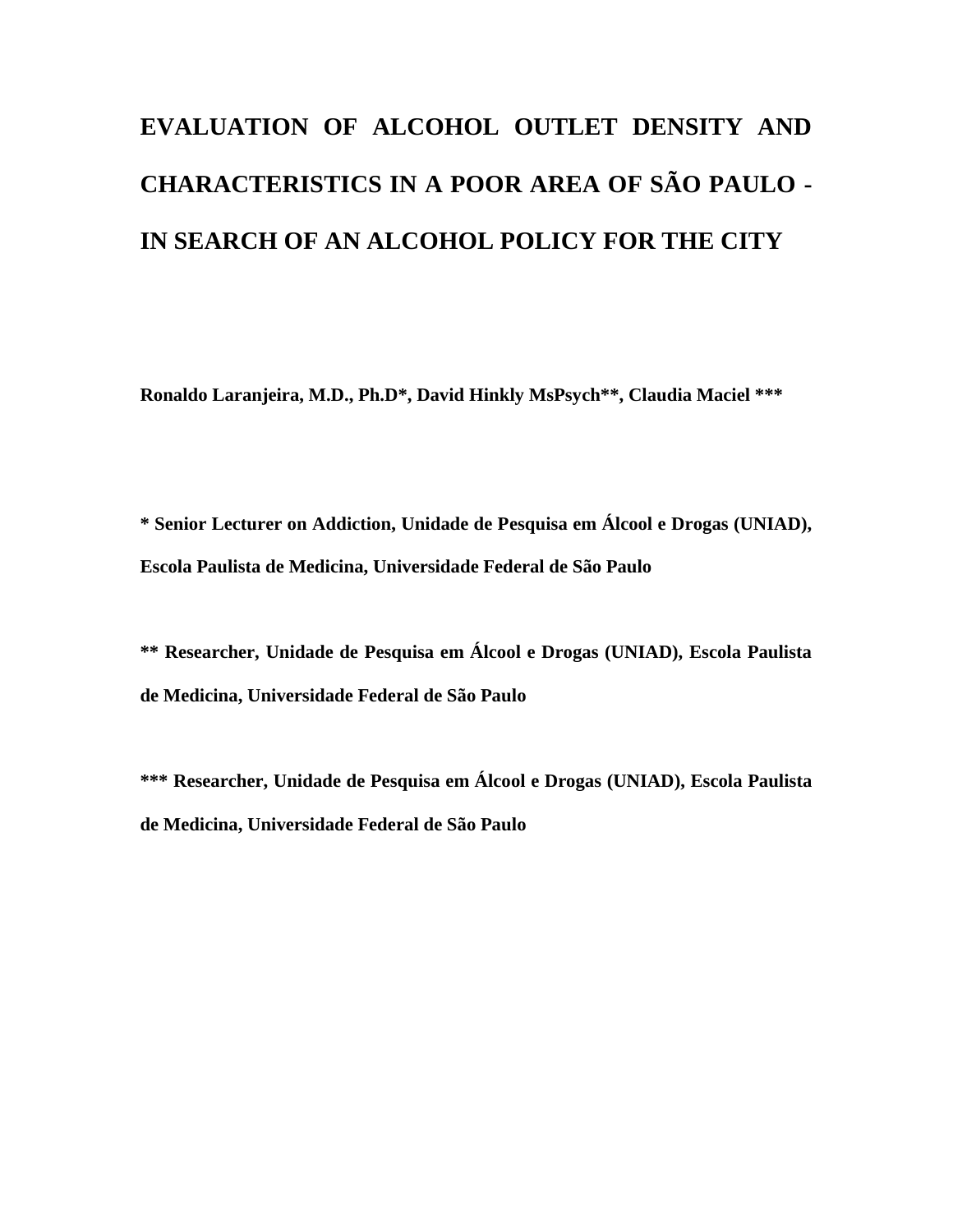### **Correspondence**

**Prof. Dr. Ronaldo Laranjeira Rua Borges Lagoa, 564 - cj 44 São Paulo - SP**

**04038-000 - BRAZIL**

**e-mail: laranjeira @ psiquiatria.epm.br**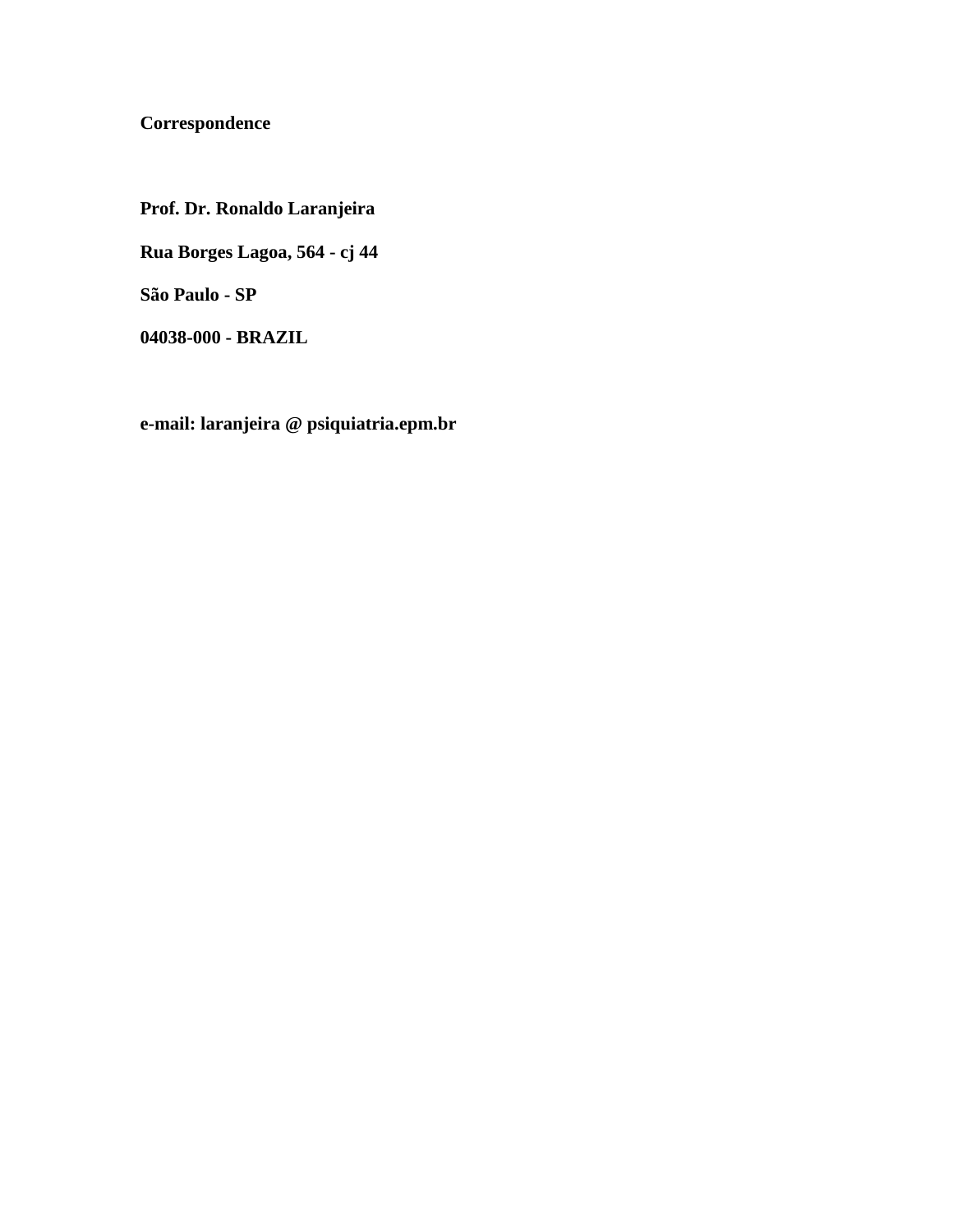# **EVALUATION OF ALCOHOL OUTLET DENSITY AND CHARACTERISTICS IN A POOR AREA OF SÃO PAULO - IN SEARCH OF AN ALCOHOL POLICY FOR THE CITY**

#### **Abstract**

**Introduction**: The current study set out to investigate alcohol availability in a densely populated, residential area of suburban São Paulo associated with high levels of social deprivation and violence. Gun-related deaths and a heavy concentration of alcohol outlets are notable features of the area surveyed. Given the strong evidence for a link between alcohol availability and a number of alcohol-related problems, including violent crime, measures designed to reduce accessibility have become a favoured choice for alcohol prevention programmes in recent years. By generating a profile of alcohol sales and selling points, it was hoped to gain a better understanding of alcohol access issues within the sample area. **Methods:** The interviewers were 24 residents of the area who were trainned for the study. It was selected na area of nineteen streets, covering a total distance of 3.7 km. **Results:** It was found 107 alcohol outlets were recorded. The number of other properties in the same area was counted at 1,202. Two measures of outlet density may thus be calculated: The number of outlets per kilometre of roadway (29outlets/km); and the proportion of all properties that sold alcohol (1 in 12). The main characteristics of the outlet were: 75% of them had no license; the mean number of days per week on which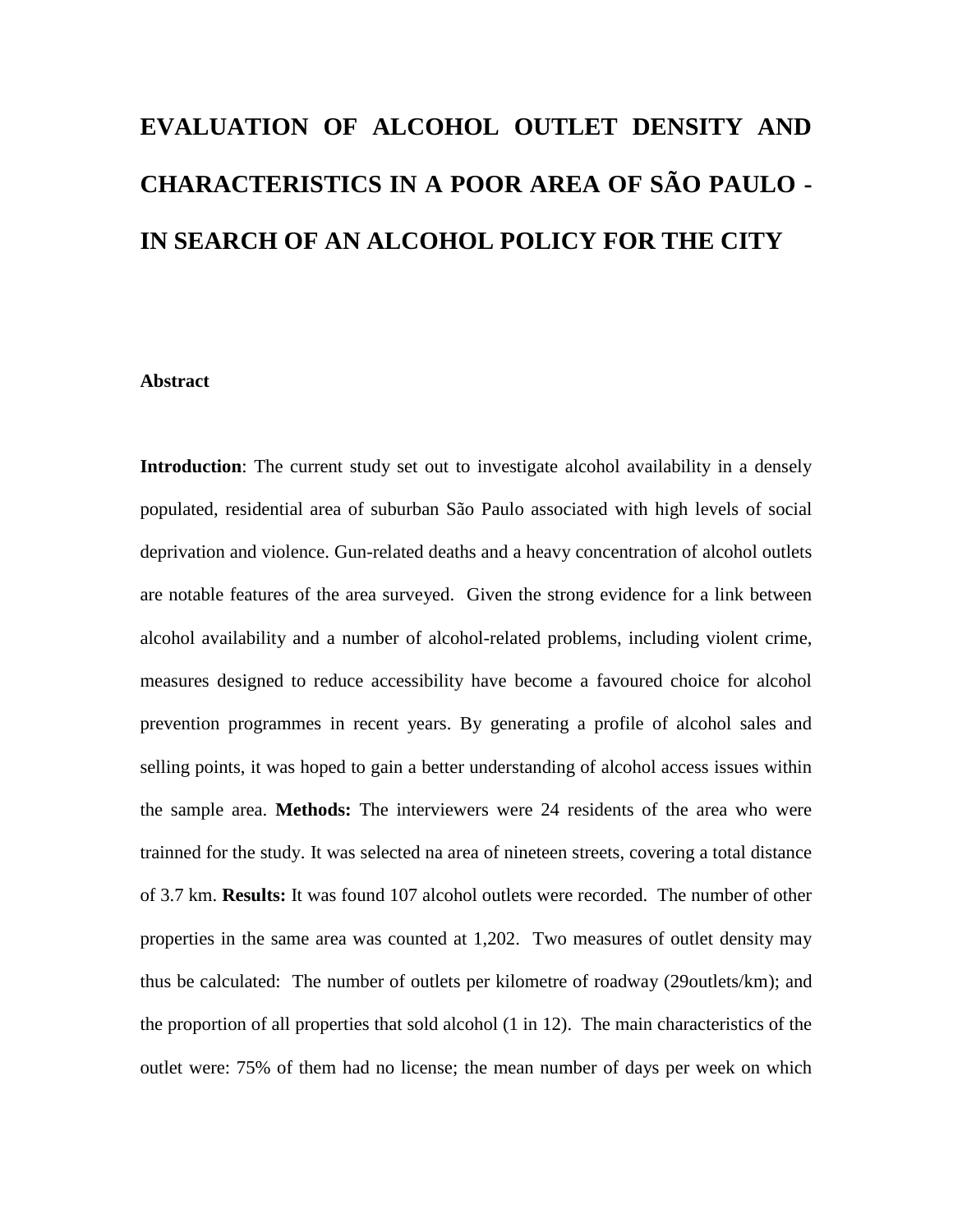outlets traded were 6.82; 82.6% of the outlet sold alcohol to customers on credit; the maind beverage sold was pinga and cost on average U\$ 0.25. **Conclusions:** The results of this study are compared with others which are mainly from developed countries and the implications in terms of policies are discussed. Future alcohol prevention policy would be well served by such knowledge.

**Keywords**: alcohol, policies, violence, prevention, public health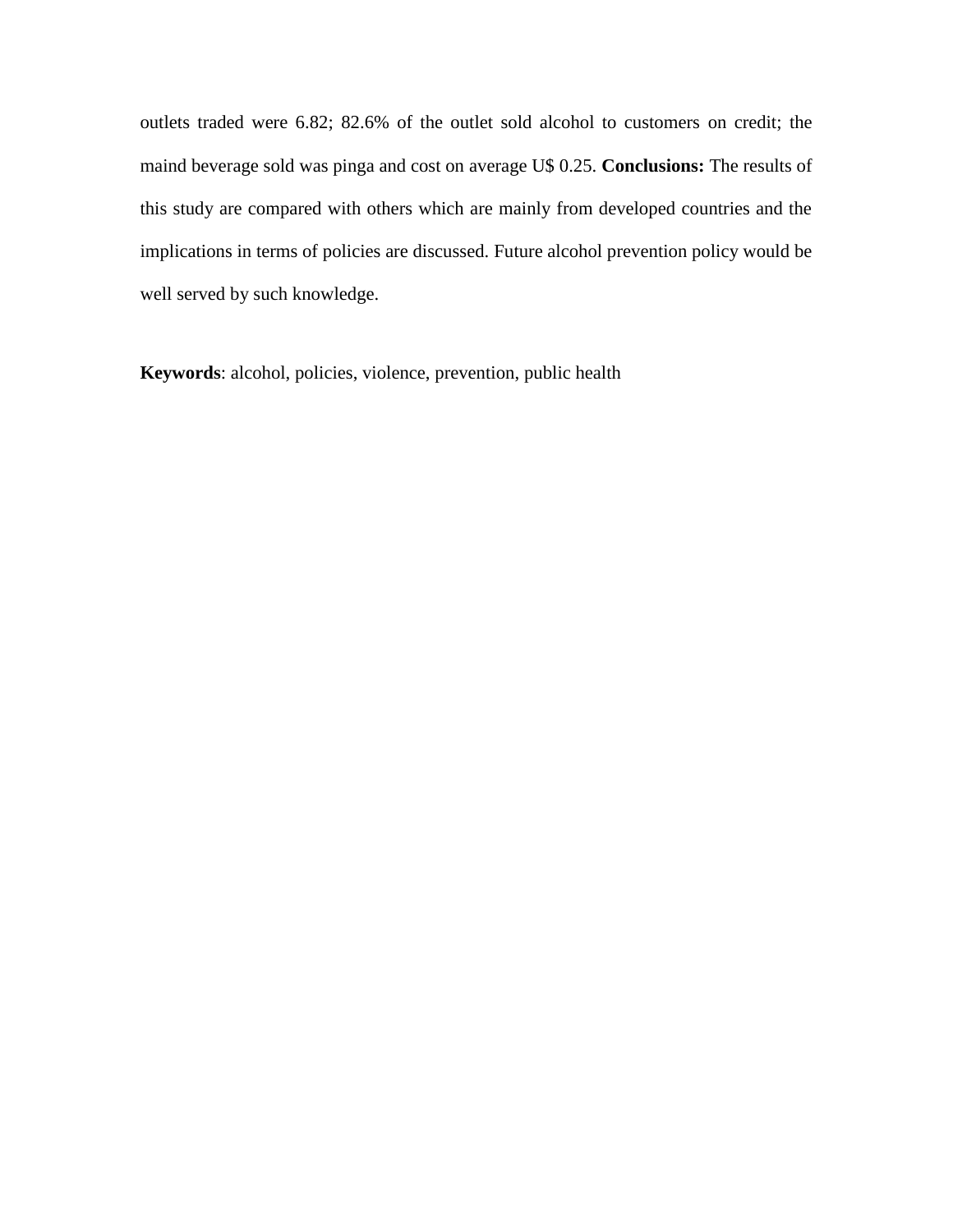### **AVALIAÇÃO DA DENSIDADE E CARACTERÍSTICAS DE PONTOS DE VENDAS DE ÁLCOOL NUMA REGIÃO POBRE DE SÃO PAULO – EM BUSCA DE UMA POLÍTICA PARA O ÁLCOOL NA CIDADE**

#### **Resumo**

**Introdução**: Nesse estudo buscamos investigar a disponibilidade de bebidas alcóolicas numa região densamente povoada da cidade de São Paulo, onde existe altos níveis de privação social e violência. Nessa região existe uma alta taxa de mortes atribuidas a armas de fogo, além de grande número de locais onde possa ser comprado bebidas alcóolicas. Devido às fortes evidências na literatura de uma ligação entre disponibilidade de álcool e números de problemas relacionados com o álcool, inclusive crimes violentos, medidas que tenham como objetivos reduzir o acesso ao álcool têm se tornado a medida de escolha entre os programas de prevenção, principalmente em iniciativas comunitárias. Ao gerar informações sobre as vendas de álcool e os locais de venda busca-se melhorar o entendimento do acesso do álcool nessa região estudada. **Metodologia**: Foi selecionada uma área de dezenove ruas, cobrindo uma distância de 3.7 km. **Resultados**: Foi registrado 107 pontos de venda de álcool. O número de outras propriedades nessa região foi de 1.202. Duas medidas de densidade de pontos de venda podem ser calculadas. O número de pontos de venda por kilometro de rua (29 pontos/km); e a proporção das propriedades que vendia álcool (1 em 12). As principais características dos pontos de venda foram: 75% desses pontos não tinham licença para funcionar; o número médio de dias abertos era de 6.82; 82.6% dos pontos de vendas vendiam a credito; a principal bebida vendida era pinga e custava em média R\$ 0.45. **Conclusão:** O resultado desse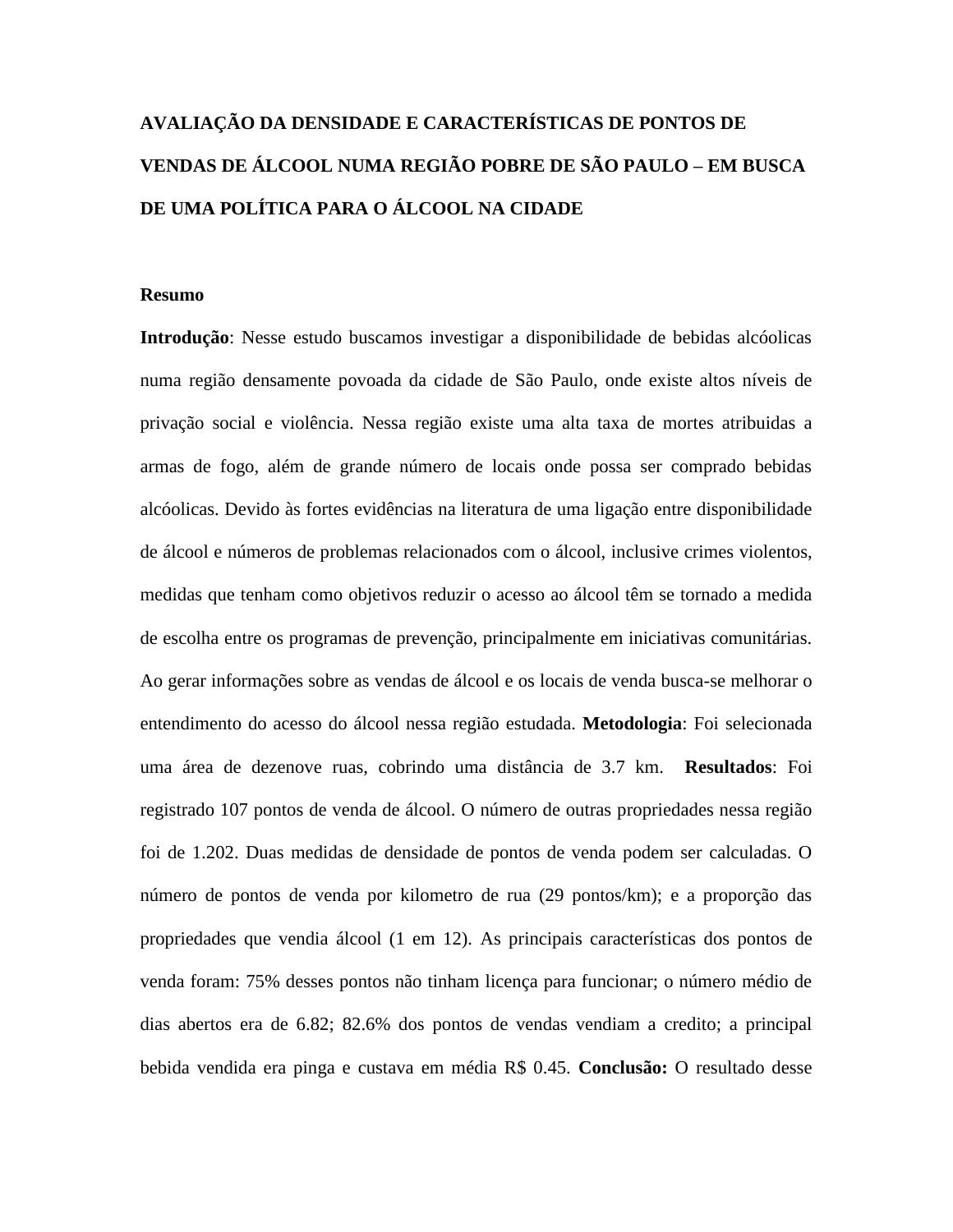estudo é comparado com outros estudos internacionais e as implicações em termos de políticas públicas são discutidas. Ações preventivas futuras poderão beneficiar-se dessas informações.

**Palavras Chaves: política do álcool, violência, prevenção, saúde pública**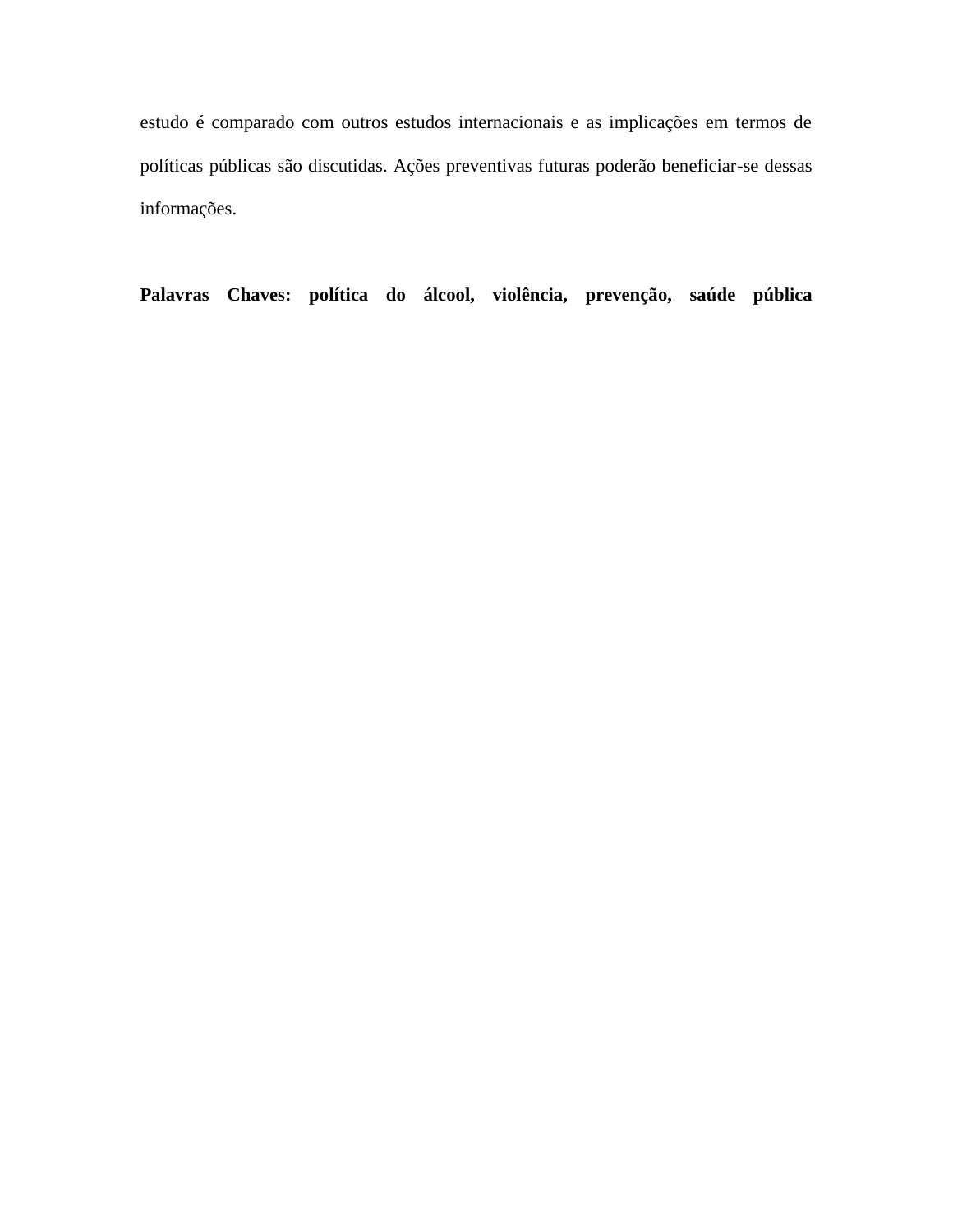# **EVALUATION OF ALCOHOL OUTLET DENSITY AND CHARACTERISTICS IN A POOR AREA OF SÃO PAULO - IN SEARCH OF AN ALCOHOL POLICY FOR THE CITY**

#### **Introduction**

The accessibility – or availability – of retail alcohol may be thought of as the ease or difficulty with which it can be obtained. Factors which influence this include the number of outlets that sell alcohol, licensing laws limiting the days and hours when these outlets can trade, minimum drinking ages, clients' disposable income and beverage pricing. A wide range of restrictive policies designed to limit the availability of alcohol have been introduced over the years, in the hope of decreasing both consumption and the incidence of alcohol-related problems, Thom et al (1997); Toomey & Wagenaar (1999); Anderson & Lehto (1994).

There is now a growing body of evidence that alcohol availability is related to rates of alcohol consumption, Edwards et al (1994), and the emergence of alcohol-related problems, Gruenewald et al (1992). For example, consumption has been shown to be influenced by price changes, Chaloupka (1993); Coate & Grossman (1998); Yen (1994); Sutton  $\&$  Godfrey (1995), whilst increases to the minimum drinking age in many US states have been accompanied by decreases in drinking rates and drinking problems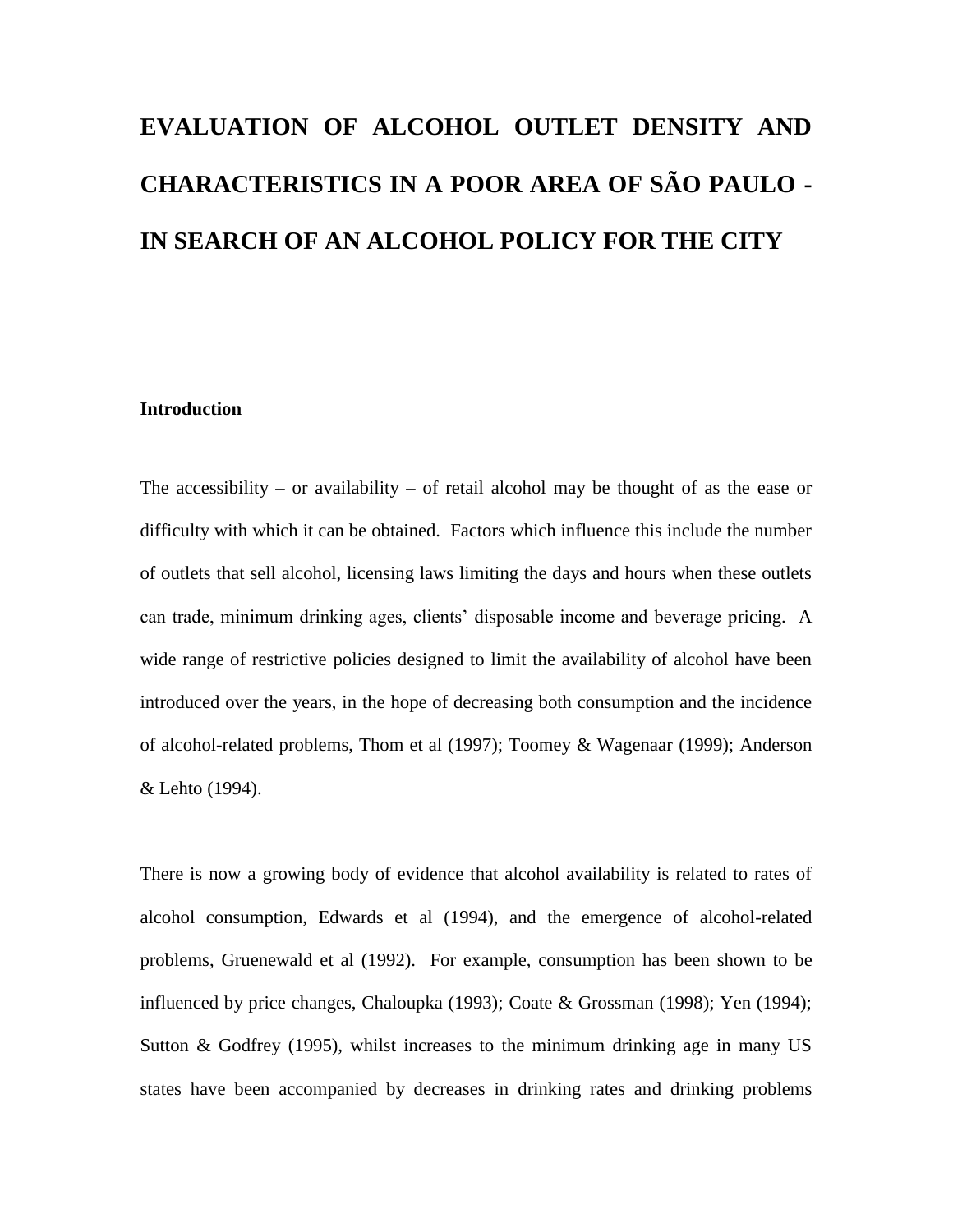among 18-20 year-olds, Wagenaar (1993). The latter finding is consistent with research from Australia linking the lowering of the minimum drinking age, from 21 to 18, with increases in assaults, juvenile crime and road crash injuries, Smith  $(1988)$ ; Smith  $\&$ Burvill (1986).

Increasingly, researchers have concentrated on outlet density as a general measure of the physical availability of alcohol. Several studies support a geographic link between outlet density and a number of alcohol-related problems, including alcoholism rates, Harford et al (1979), cirrhosis mortality, Cólon (1981); Watts & Rabow (1983); MacKinnon et al (1995), violent crime (namely homicide, rape, assault and robbery), Roncek & Maier (1991); Scribner et al (1995); Scribner et al (1999); Speer et al (1998), youth violence, Alaniz et al (1998), drunk driving arrests, Watts & Rabow (1983); MacKinnon et al (1995), traffic injuries and crashes, Van Oers & Garretsen (1993); Scribner et al (1994); Gruenewald et al (1996) , and high-risk sexual behaviour, Scribner et al (1998).

Few researchers would argue that availability alone accounts for variation in rates of alcohol-related problems. The above studies generated statistically significant results after controlling for a variety of sociodemographic variables, as the comfounding effects of characteristics such as poverty, unemployment, population size, age and gender structure are widely acknowledged. For example, Scribner et al (1995) found in an analysis of 74 cities within Los Angeles County, sociodemographic factors alone accounted for 70% of variance in the rate of assaultive violence, although 7% of this variability could be explained by outlet density. The policy implications of the studies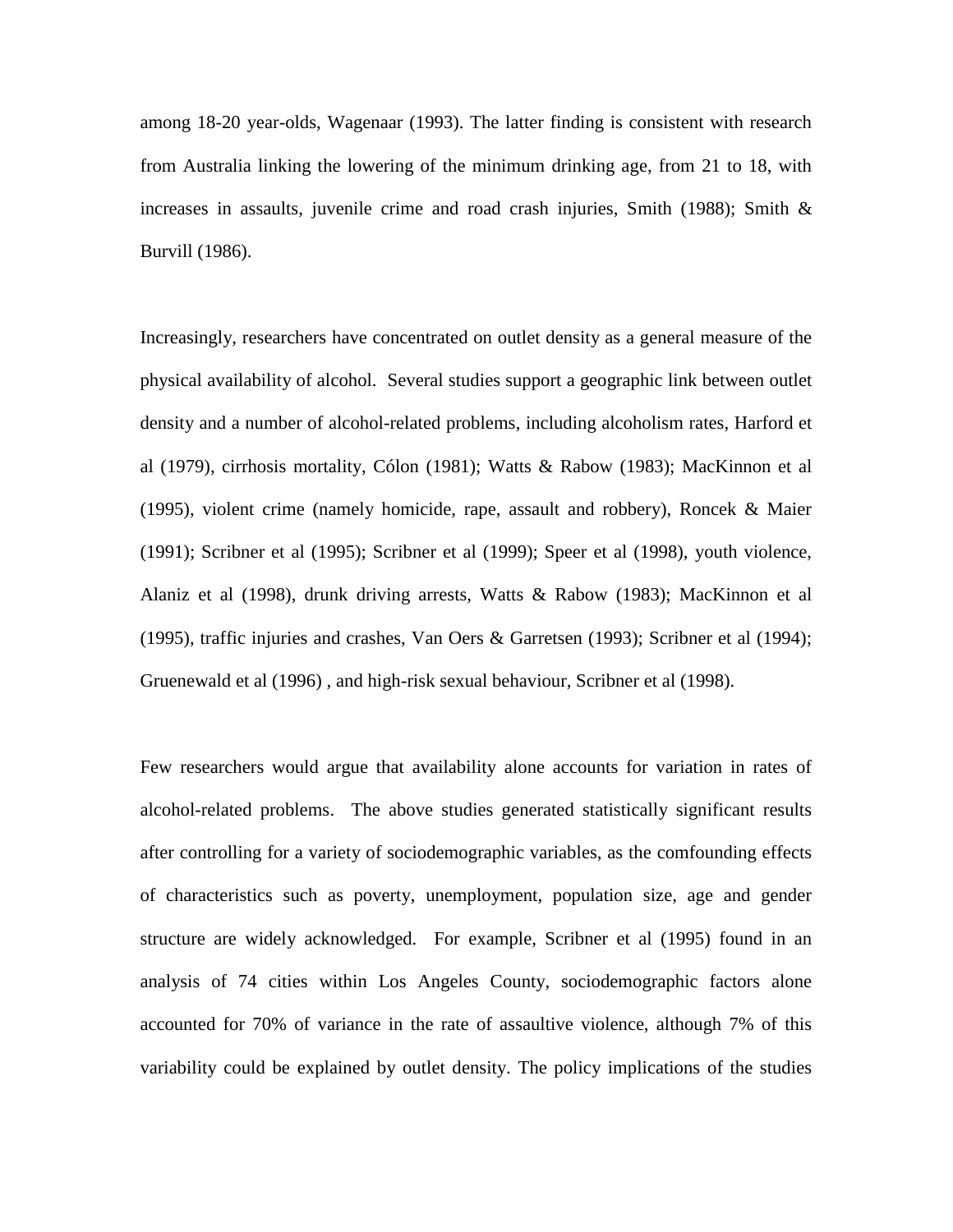cited in this introduction are that any regulation of the density of alcohol outlets could beneficially reduce alcohol-related problems. Even if sociodemographic measures are more powerful predictors of alcohol problems, the establishment of limits on outlet density is a more achievable goal for community policy makers than, say, reductions in unemployment or poverty.

With respect to violence the evidence is particularly compelling. Roncek & Maier (1991) studied the effects of bars and taverns on crime on residential city blocks in Cleveland. They found the risk of having a violent crime on a block rose by 17.6% with every additional bar or tavern. Speer *et al* (1998) highlight the importance for policy making to recognise the magnitude of alcohol outlet densities' influence on violent crime. Their results showed that a reduction in violence which could be achieved by a 1% decrease in alcohol outlet density would require a 5% increase in median household income or an 8% increase in employment. They also point out that outlet density was more strongly predictive of violent crime at the immediate, neighbourhood level than at municipal levels. This would suggest that efforts to reduce violence through restrictions on alcohol availability may be most effective at the local community level.

The empirical support for a link between alcohol availability and alcohol-related problems has led to the development of a number of community-based prevention programmes directly addressing issues of alcohol access in their prevention efforts, Reynolds et al (1997); Casswell & Gilmore(1989); Douglas (1998). Support has also come from evaluations suggesting that earlier projects have been more successful in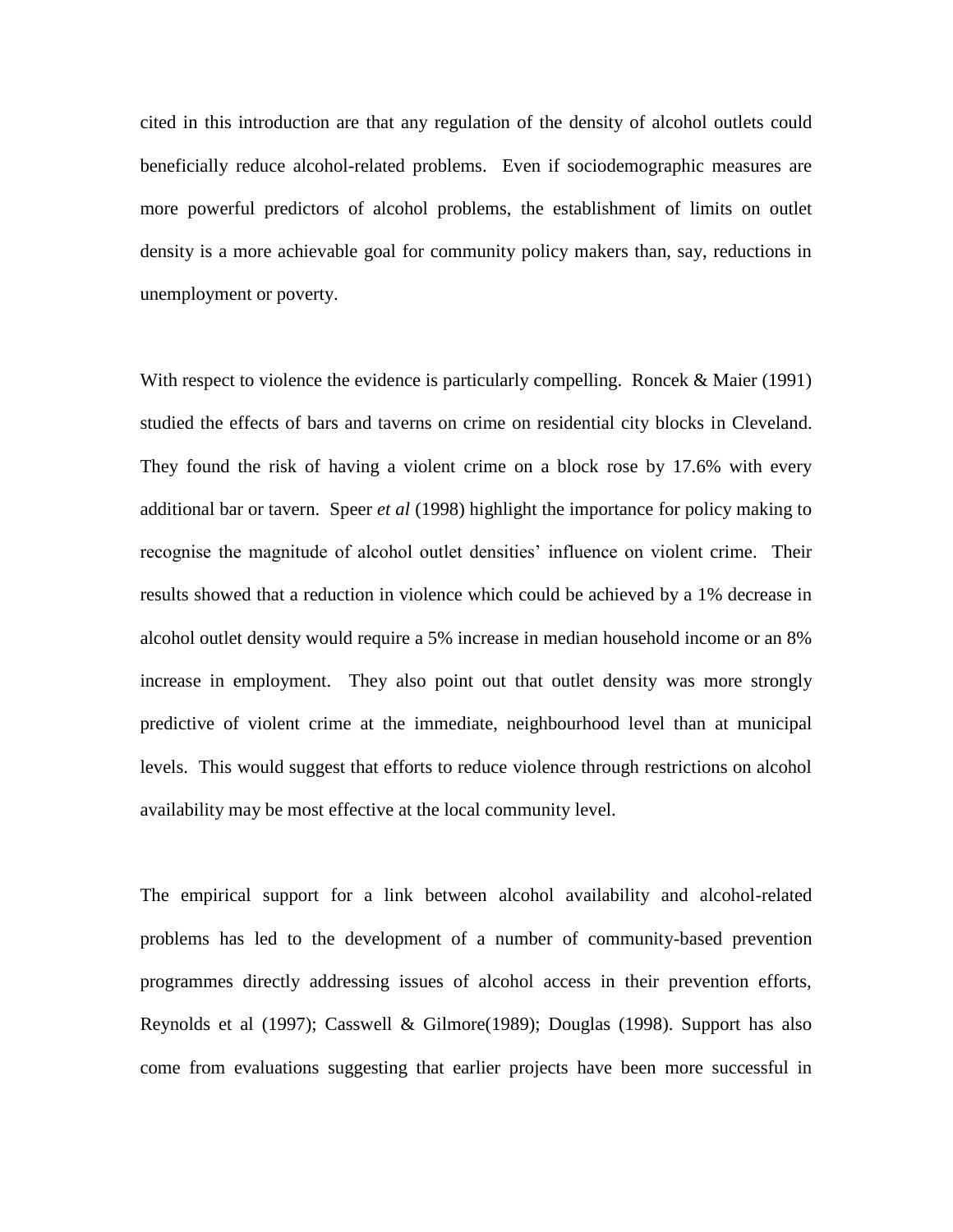reducing alcohol supply than alcohol demand, Moskowitz (1989), and from the fact that interventions aimed solely at the individual (eg treatment for problem drinking) have limited potential for reducing alcohol-related problems, Gorman (1996); Saltz (1988); Gorman & Speer (1996).

Reynolds *et al* (1997) outline the accomplishments of three experimental communities in California and South Carolina, USA, which took part in a 5-year community prevention trial between 1991 and 1996. The communities have been described as medium-sized (population 100,000) and representative of the diverse nature of many communities world-wide, Holder et al (1997). Action to reduce access to alcohol was given priority by each of the community coalitions involved in the project. Two important factors which influenced the community members' prioritisation of alcohol access prevention issues are cited as the relative permanence of policy change, in contrast to other forms of intervention, and the theoretical foundation provided by studies such as those described in this article – for a fuller discussion see Gruenewald *et al,*1996 and Reynolds *et al,*1997, Gruenewald et al (1996); Reynolds et al (1997). The first of these coalitions was particularly concerned with high rates of gang violence and associated gun-related deaths and disability, centred in a neighbourhood with the highest population density and the greatest concentration of alcohol outlets. Problems related to over-concentration of alcohol outlets were also recognised by coalition members in the two other communities. By the end of the project, the policy changes implemented by all three communities in order to restrict accessibility to alcohol, including enforced limits on outlet density, had surpassed early predictions.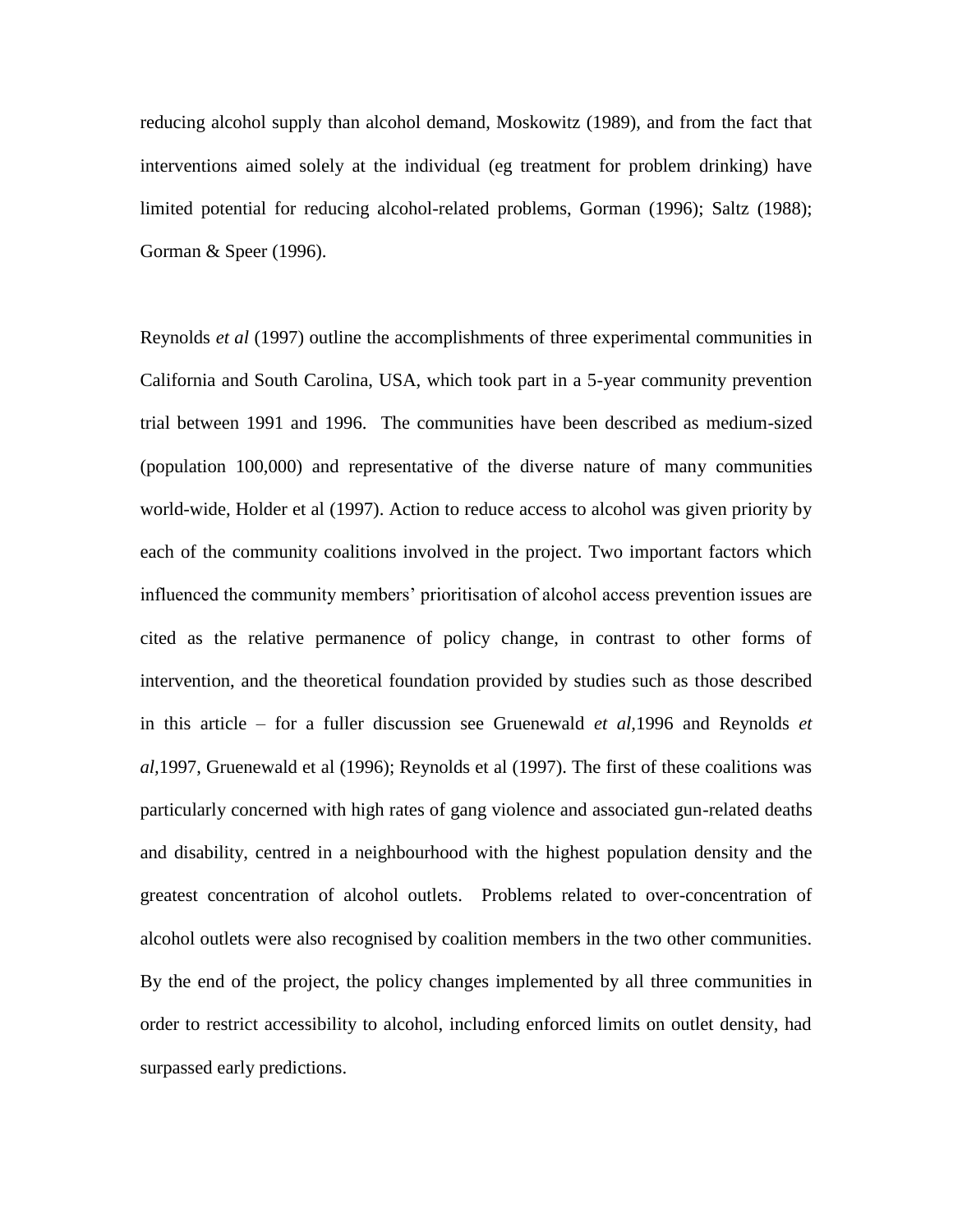A restriction on opening hours for the sale of 'take-away' alcohol in a small community in Western Australia demonstrated the beneficial potential of controls on alcohol availability, Douglas (1998). Longitudinal data collected over two years following the intervention showed decreases in alcohol consumption, crime, alcohol-related hospital presentations and presentations resulting from domestic violence.

There are a scarcity of data about the impact of alcohol in developing countries. A recent review sponsored by the WHO (World Health Organization, 1999) highlighted the lack of good scientific data about drinking that can be drawn on for policy purposes. There is a consensus that more research should be done in this area. The reviewers have shown that developing countries, in particular, pay a high price with respect to alcohol-related violence.

In Brazil few scientific data exist discussing violence and alcohol. Minguardi et al (1996) showed that alcohol may play a significant role in homicides in some areas of the city of São Paulo. After analyzing 1,549 police crime reports on homicide attempts or homicides during 1995 they showed that 90.6% of the victims were males between 16 and 30 years of age. The incident leading to the crime occurred between 20 and 24 hours mainly on the weekends. Bar fights and alcohol were one of the main causes of the incidents.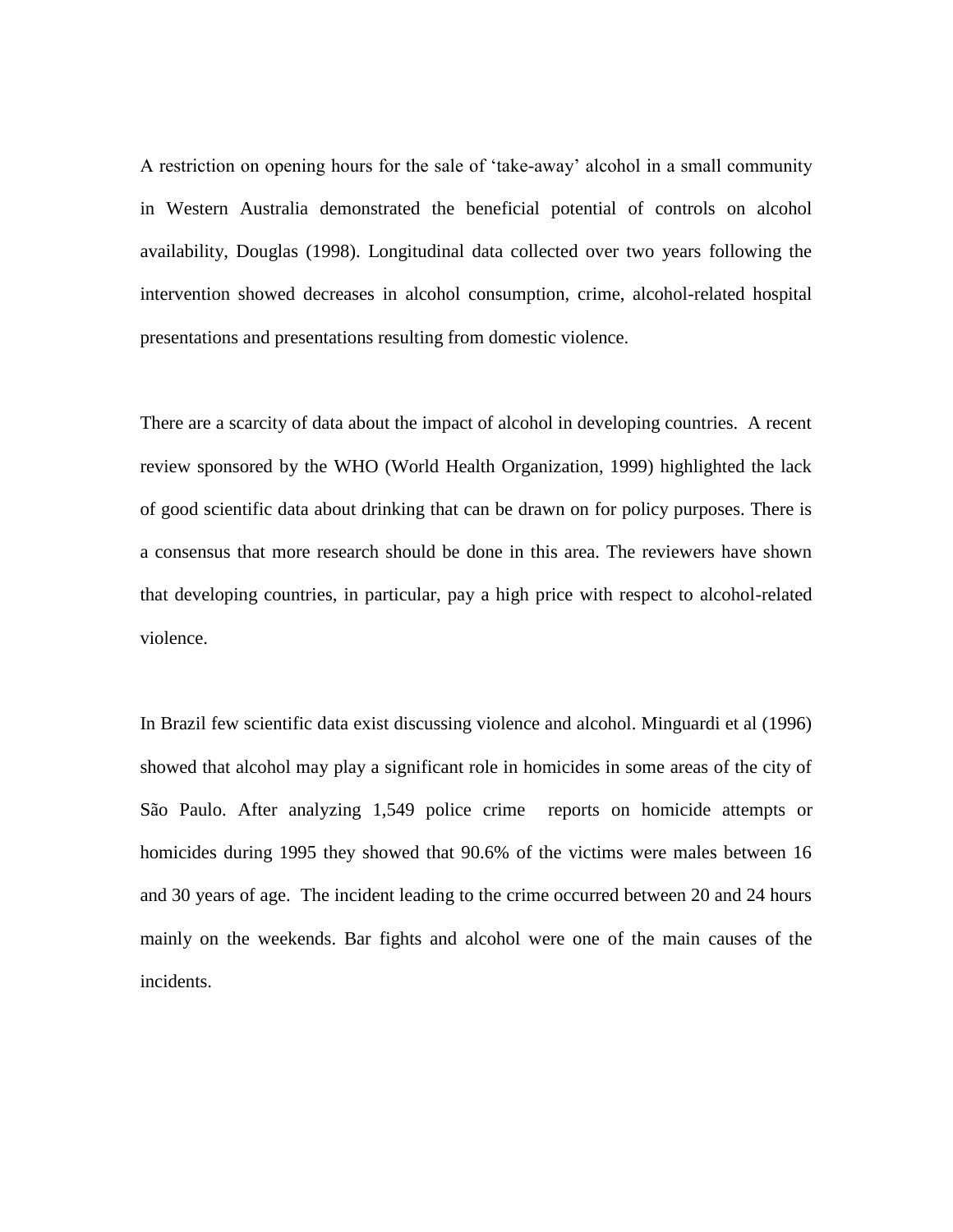#### *Purpose of the present study*

The current study set out to investigate alcohol availability and a profile of alcohol sales and selling points in a densely populated, residential area of suburban São Paulo associated with high levels of social deprivation and violence. Like one of the American communities outlined above, gun-related deaths and a heavy concentration of alcohol outlets are notable features of the area surveyed. Given the strong evidence for a link between alcohol availability and a number of alcohol-related problems, including violent crime, measures designed to reduce accessibility have become a favoured choice for alcohol prevention programmes in recent years, not least amongst local community initiatives. At the time this study was carried out, a community drug and alcohol service was being developed for the region. By generating a profile of alcohol sales and selling points, it was hoped to gain a better understanding of alcohol access issues within the sample area. Future alcohol prevention policy would be well served by such knowledge.

#### **Method**

#### *Interviewers*

The interviewers were 24 residents of Jardim Ângela and surrounding districts, of whom 23 were training to be volunteer support staff for the a local community drug and alcohol service. Thirteen women and 11 men participated, ranging from 15 to 59 years of age (median age 30). Of the 20 who provided information on their educational history and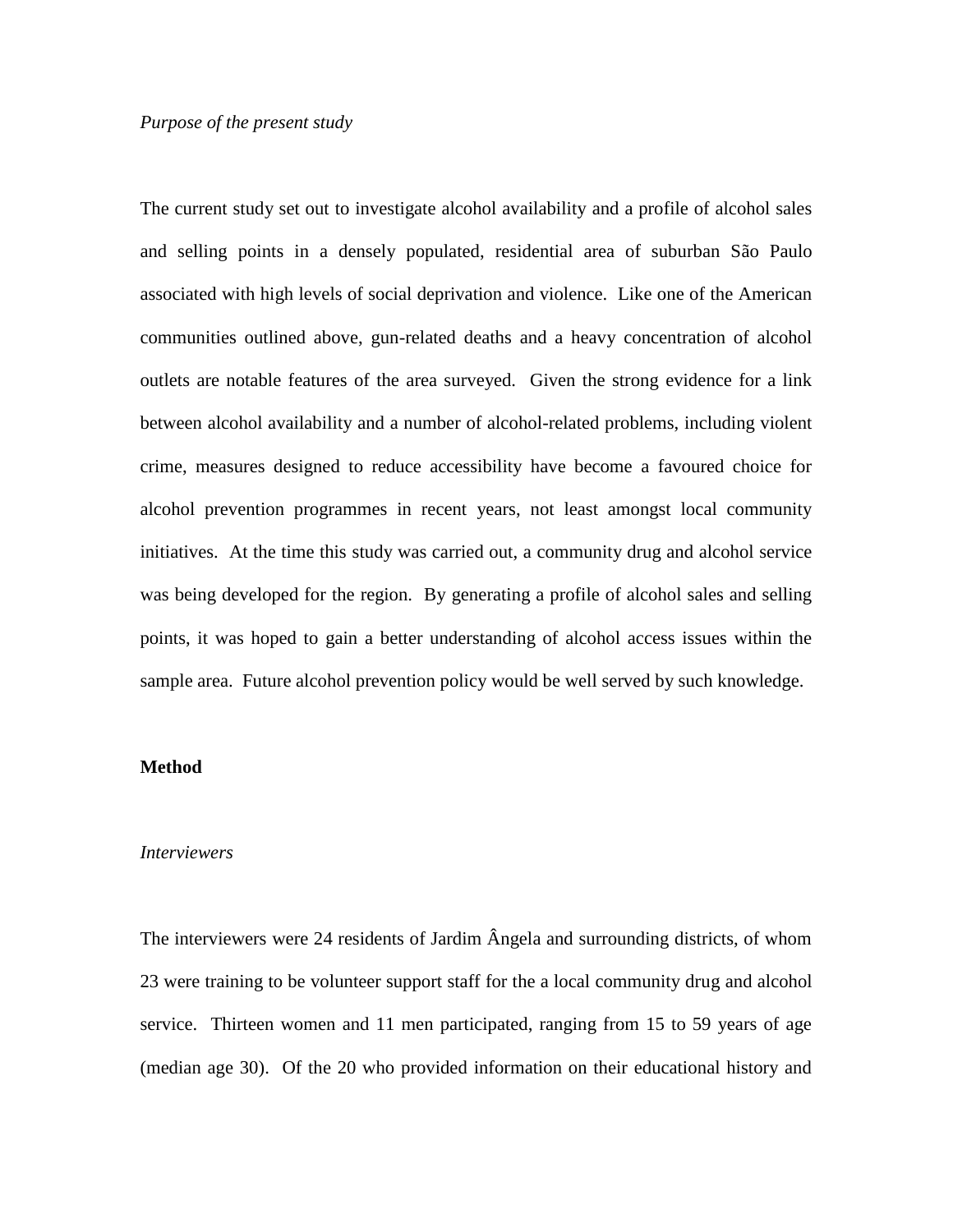present occupation, 7 were either university graduates, current university students or had at some point studied at university level. Three had completed secondary education, 6 had not completed secondary education and 4 were current secondary school students. Interviewers were divided into 12 pairs and trained in data gathering at the pilot stage.

#### *Sample*

An area for research was demarcated within the district of Jardim Ângela, in the south of the city of São Paulo, Brazil. The 12 pairs of interviewers who took part surveyed 19 streets between them, covering a total distance of 3.7 km. There is no clean fit between the area studied and available census data. A reliable measure of population size within the sample area is, therefore, unavailable. The survey was carried out between the hours of 10am and 2pm on Saturday 21 November, 1998. The presence of any alcohol outlet within the sample area was recorded and those open for business were asked to participate in the research. Although the time of the interviews meant that several bars would be shut, Jardim Ângela is such a notoriously violent district that by restricting the survey to the morning it was hoped to reduce the chances of encountering alcohol-related 'troubles' in the bars.

#### *Instruments*

Three instruments were used to collect data. The first of these was simply a sheet of paper upon which interviewers kept a tally of the number of alcohol selling outlets and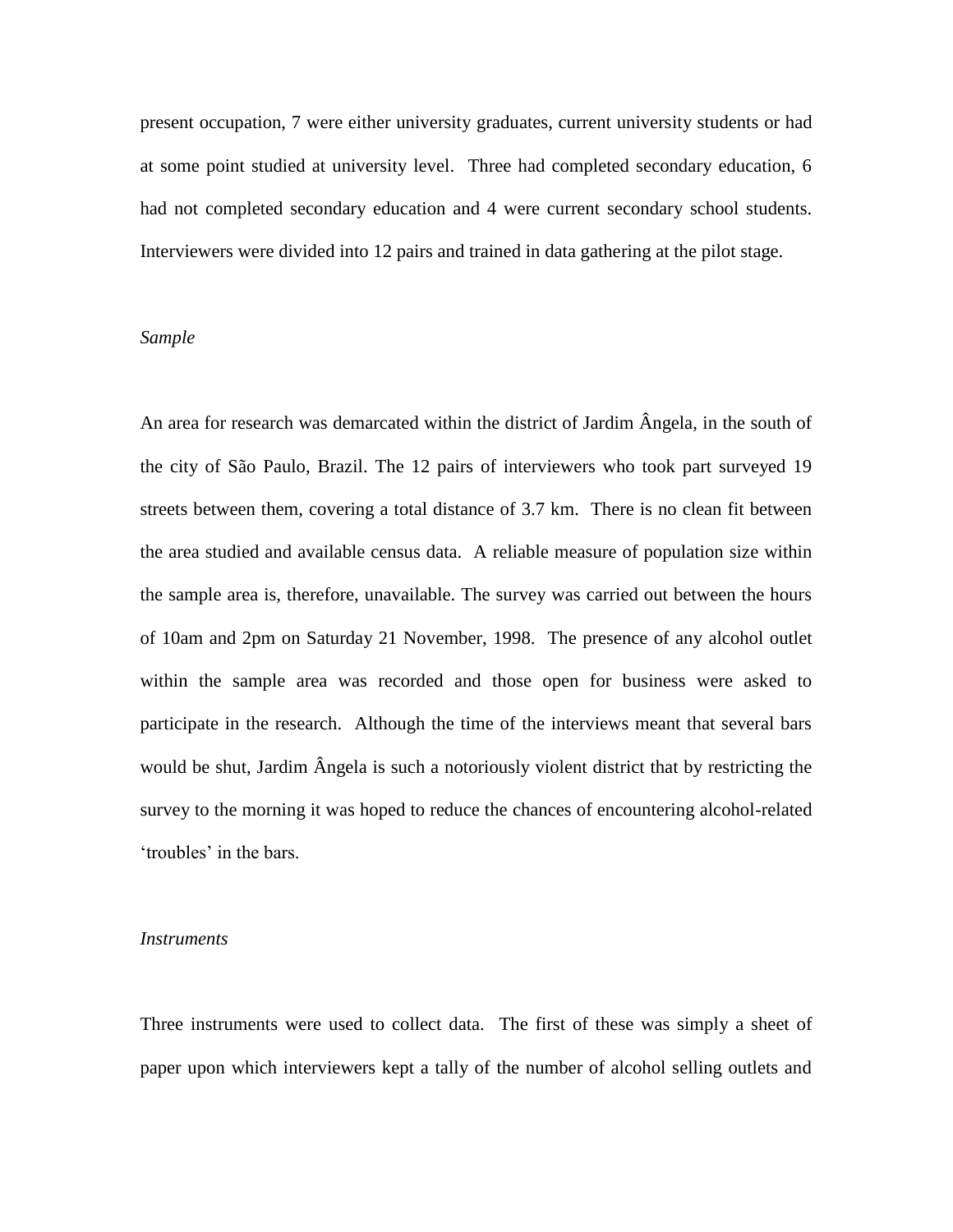the number of other properties on each road surveyed. Such data could then be used to calculate the proportion of all properties that sold alcohol as one measure of outlet density. Another measure – the number of outlets per kilometre of roadway – could also be generated. The second instrument was a 47-item questionnaire, administered to establishment owners or, in their absence, to whomever appeared to be in charge at the time of interview. Questionnaires were filled in by the interviewers and took about 15 minutes to complete. Information was gathered on the following: Owners and their reasons for opening the establishment; employees; quantities and types of beverage sold; opening hours; client profiles, including their drinking habits; take-away sales; and whether the outlet was licensed to sell alcohol. The main purpose of the third instrument was to get information about general characteristics of the place. The outlet's address and whether it was formal (a bar operating within designated premises) or informal (a shop, street stall or someone selling alcohol from their home) was recorded. Some qualitative data on other goods sold by the establishment apart from alcohol was noted, although this was not used for later analysis.

#### **Results**

Preliminary analysis of the questionnaires suggested that some of the interviewers were not fully aware of the importance of completing every questionnaire item. As a result a greater volume of missing data was returned than the project organisers anticipated. It is probable that some pairs left spaces blank whenever respondents refused to answer a question. A further possibility is that some interviewers were prone to leave out questions they felt to be intrusive, intimidated by the atmosphere within the bars. The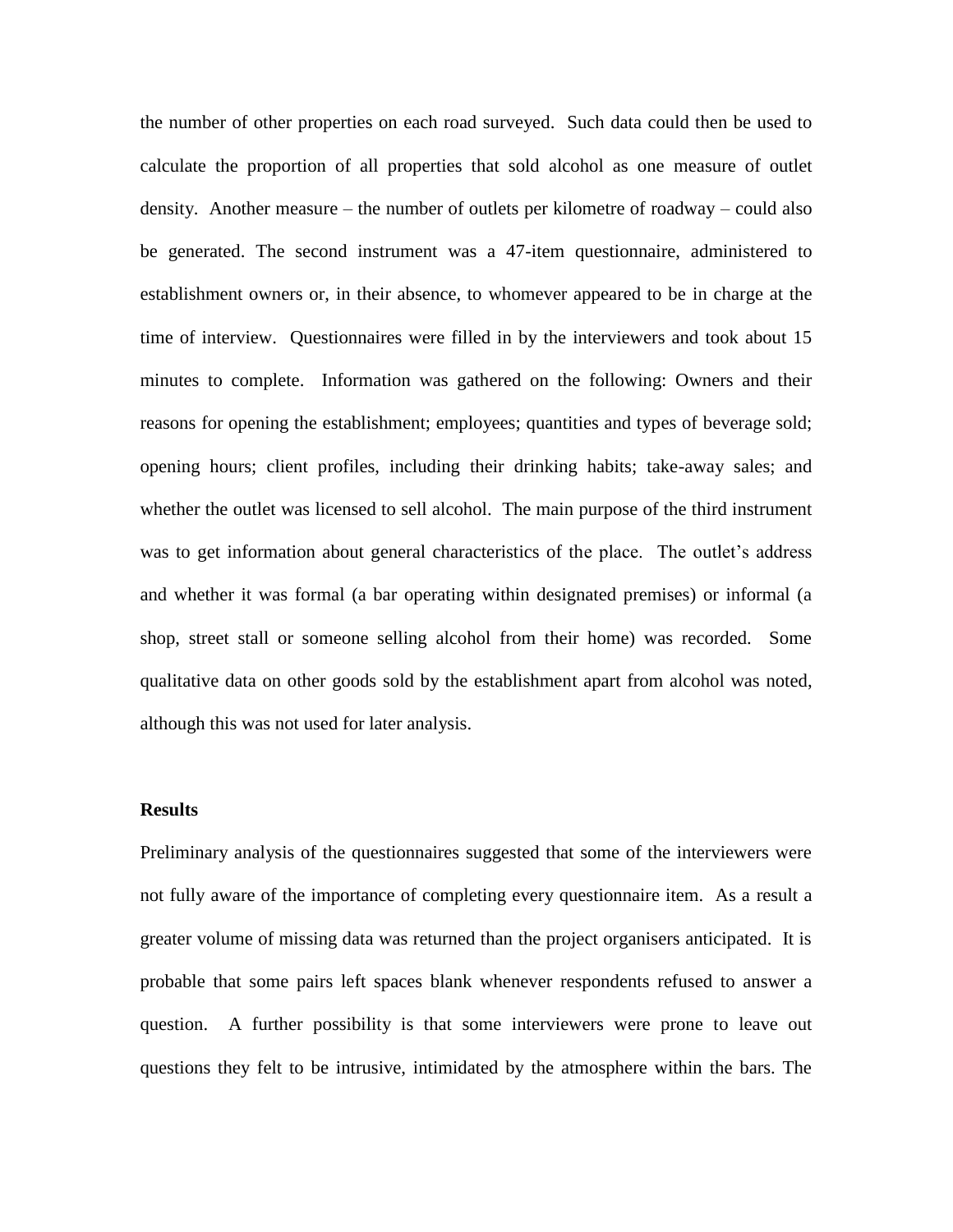outcome has been data of varying reliability and, consequently, only those variables believed to be the most reliable have been included in the final analysis.

A total count of alcohol selling points within the sample area was not possible, as three pairs returned incomplete data sheets. Removing these and thereby restricting the count to 19 streets, covering a total distance of 3.7 km, 107 alcohol outlets were recorded. The number of other properties in the same area was counted at 1,202. Two measures of outlet density may thus be calculated: The number of outlets per kilometre of roadway; and the proportion of all properties that sold alcohol. The first of these calculations is straightforward and yields a figure of 29 outlets per kilometre of roadway. The latter measure is less reliable because some of the outlets were street stalls and cannot be regarded as permanent properties. Although their exact number is unknown, interviewers said they had encountered only a handful over the course of the survey. When they are included in the calculation, the proportion of all properties that sold alcohol works out at approximately 1 in 12.

Data from all returned questionnaires were analysed using descriptive statistics. The total sample size of outlet owner who were interviewed was 86, the interviews having been conducted within the original sample area of 19 streets. The number of refusals is unknown, as is the number of outlets that were closed at the time of the survey, due to incomplete data gathering by the interviewers. A rough estimate, based on available data and verbal reports from the interviewers themselves, is that respondents from two-thirds of the alcohol outlets recorded were interviewed.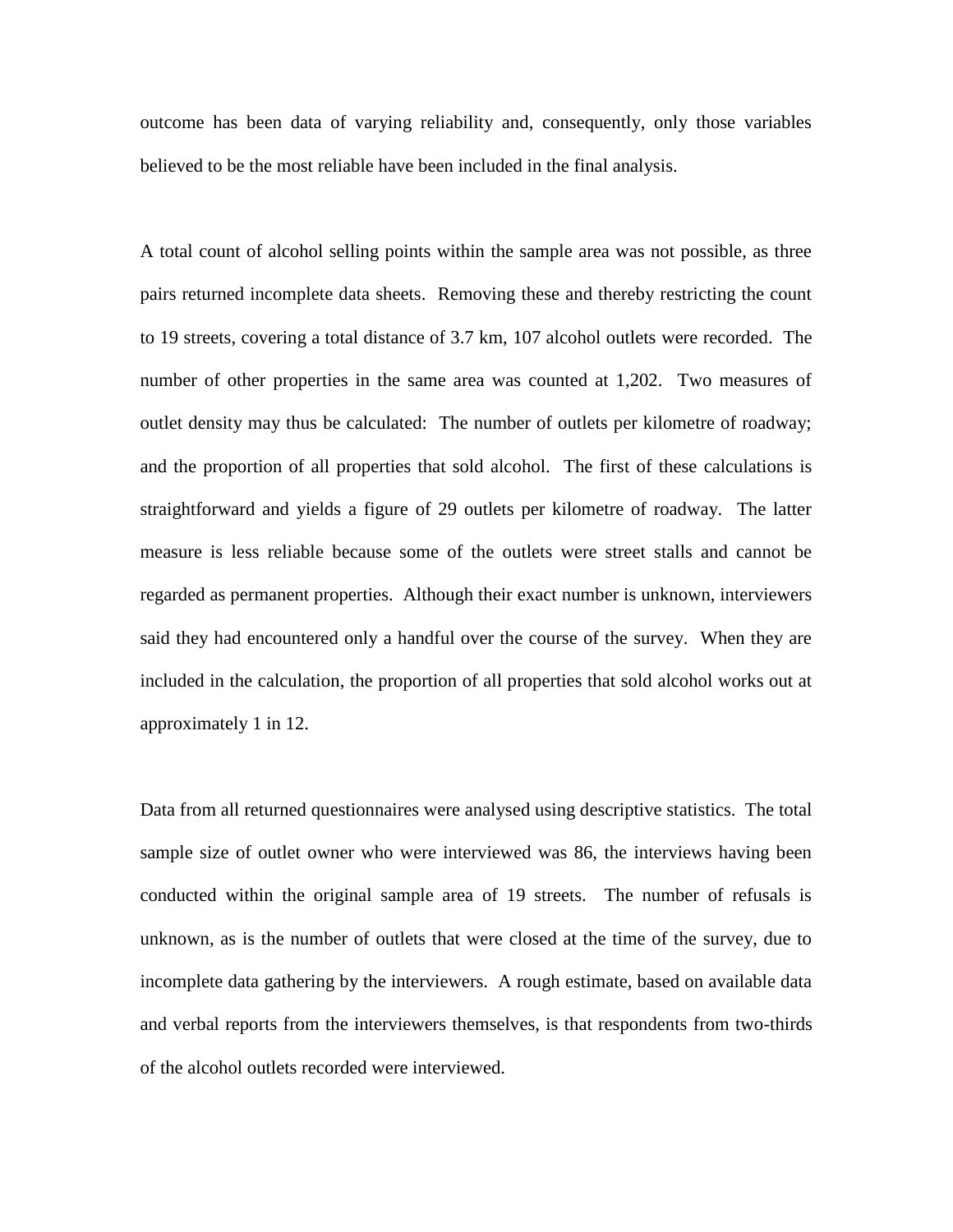#### *Profile of respondents*

Sixty-three respondents (73.3%) were men and 23 (26.7%) were women. Seventy (81.4%) identified themselves as outlet owners or proprietors, whilst 16 (18.6%) said they were employees. Seventy-eight respondents (90.7%) lived in the area. Respondents ranged in age from 16 to 80 and the mean age was  $44.9$  years  $(SD = 15.07)$ . The ages of the outlet owners ranged from 18 to 80, the mean age being 47.7 years  $(SD = 14.01;$ *missing*  $n = 4$ ). Fifty-nine proprietors (84.3%) said they neither worked nor studied outside the establishment, 4 (5.7%) had a second job and 2 (2.9%) were also students (*missing n* = 4). The median amount of time that proprietors had worked in the establishment was 36 months (*range:* 1 month - 240 months). For employees this figure was 24 months (*range:* 1 month - 300 months). Table 1 shows owners' occupations prior to working in the alcohol outlet.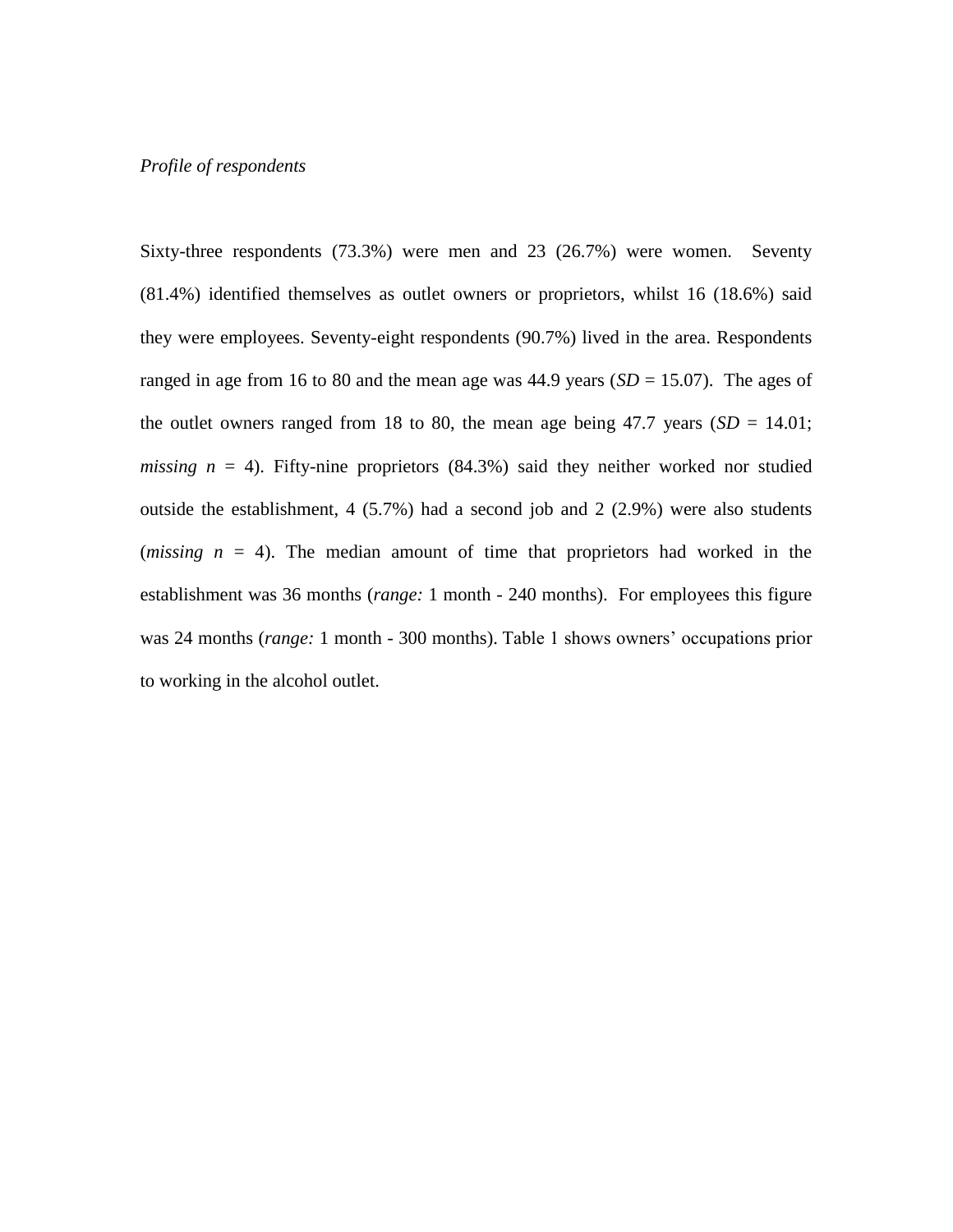Table 1 - Owner's occupation previous to work in the alcohol outlet

|                          | Previous occupation of bar owners<br>interviewed |               |  |
|--------------------------|--------------------------------------------------|---------------|--|
|                          |                                                  |               |  |
|                          | Frequency                                        | $\frac{0}{0}$ |  |
| Worked in a factory      | 26                                               | 37.2          |  |
| Construction             | 9                                                | 12.9          |  |
| <b>Retail</b>            | 7                                                | 10.0          |  |
| <b>Office worker</b>     | 3                                                | 4.3           |  |
| <b>Maid</b>              | 3                                                | 4.3           |  |
| Bar work first job       | 3                                                | 4.3           |  |
| <b>Other occupations</b> | 16                                               | 22.8          |  |
| Did not answer           | 1                                                | 1.4           |  |
| <b>Missing cases</b>     | $\mathfrak{D}$                                   | 2.8           |  |
| <b>Total</b>             | 70                                               | 100.0         |  |

Table 2 shows respondents' reasons for choosing bar work. The category 'made a clear choice to work in bar' has been used to distinguish between people who said they worked in a bar because they had no other option, and people who said they worked in a bar because they wanted to do. Of the 67 outlet owners who had previously worked elsewhere, 14 (20.9%) said their present occupation was more profitable, 49 (73.1%) said it was not and 1 (1.5%) refused to answer.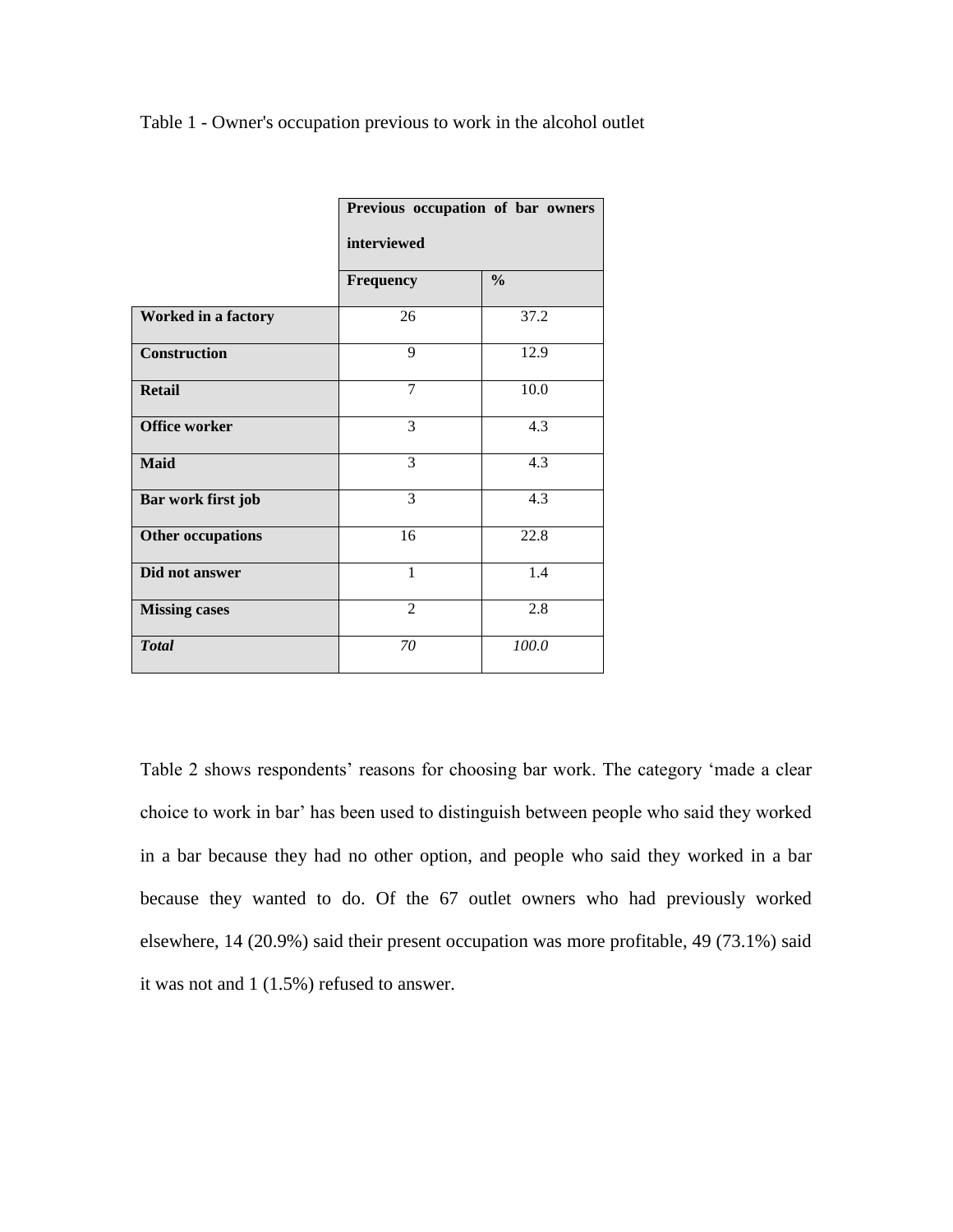Table 2 - Reasons for choosing to work in an alcool outlet

|                                                          | Reasons bar owners interviewed |               |
|----------------------------------------------------------|--------------------------------|---------------|
|                                                          | chose to open outlet           |               |
|                                                          | <b>Frequency</b>               | $\frac{0}{0}$ |
| Unemployment                                             | 31                             | 44.3          |
| Thought it would be more<br>profitable than previous job | 7                              | 10.0          |
| Made a clear choice to work<br>in bar                    | 11                             | 15.7          |
| <b>Retired</b>                                           | 10                             | 14.3          |
| <b>Other</b>                                             | 7                              | 10.0          |
| Did not answer                                           | 1                              | 1.4           |
| <b>Missing cases</b>                                     | 3                              | 4.3           |
| <b>Total</b>                                             | 70                             | 100.0         |

#### *Profile of bars*

Forty-six bars (53.5%) were identified as formal and 39 (45.3%) as informal. Thirty outlets surveyed (34.9%) were reported to have some form of license. Forty-three respondents (50%) said their establishment was unlicensed (*missing n* = 13). Although referred to as 'outlet owners' and 'proprietors' in this paper, the results showed that 57 proprietors (66.3%) actually owned the premises and 26 (30.2%) rented. They had run the outlet for a median time of 36 months each (*range* 1-300). Seventy-six (88.4%) had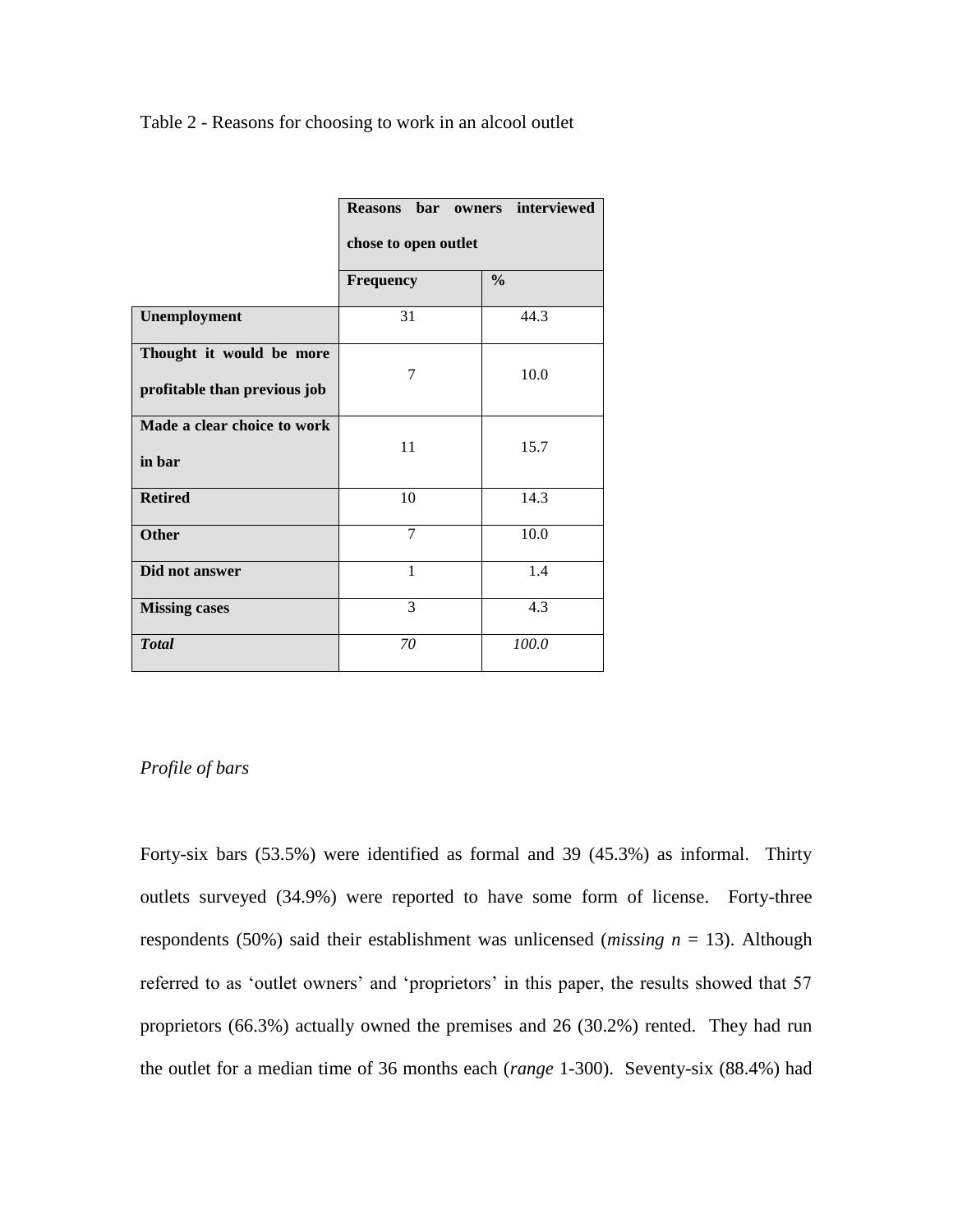no other alcohol outlets, whilst 5 proprietors (5.8%) ran establishments elsewhere. Fortysix respondents (53.5%) said the outlet was a good investment, 38 (44.2%) said it was not and 1 (1.2%) did not know. In 22 cases (25.6%) proprietors employed one or more staff (*median*  $= 2$ ; *range*: 1-7) and in 53 cases (61.6%) no additional members of staff were employed (*missing n* = 9). Data available on 75 of the outlets surveyed showed that proprietors employed a total of 48 staff between them. Two employees were friends of their boss's. The other 46 were all members of the outlet owners' families or extended families.

Answers from seventy-eight interviewees showed the mean number of days per week on which outlets traded to be 6.82, with SD 0.75 (*range:* 2-7). Information on the number of hours outlets were open per week was obtained from 50 respondents. The mean number of hours per week that outlets were open for business was 85.76, with SD 19.97 (*range:* 28-133). Seventy people interviewed (81.4%) said their outlet's busiest time fell between Friday and Sunday inclusive.

#### *Profile of clientele*

Sixty-three people interviewed estimated the proportion of their clientele who lived in the immediate neighbourhood. The mean percentage of clients said to live in the immediate neighbourhood was 93.84%, with SD 17.20 (*range:* 10-100). Sixty-one respondents gave an estimate of the percentage of their clientele in employment, the mean estimate being 78.23% employed, with SD 29.02 (*range:* 5-100). When asked what percentage of their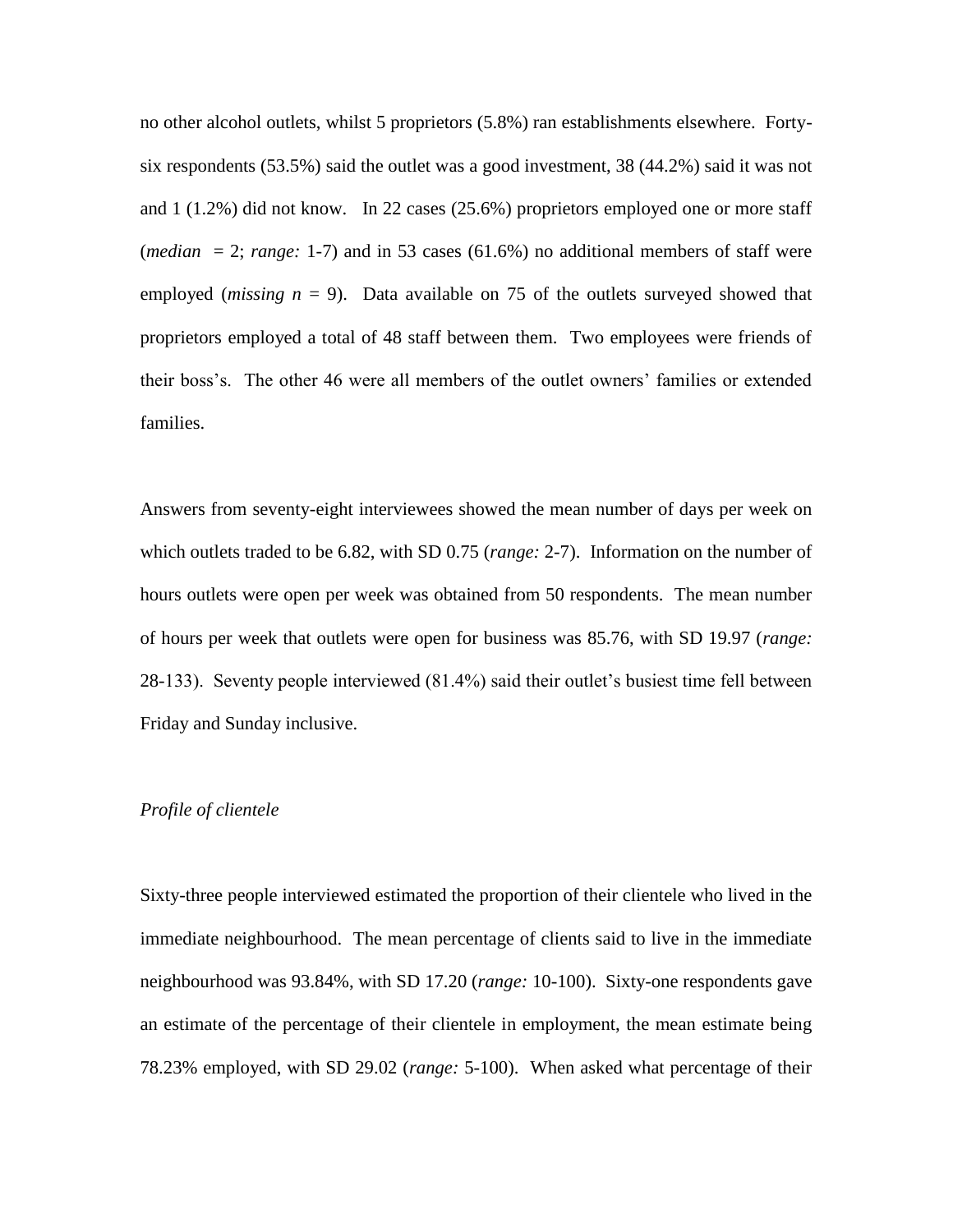clients had families, 54 respondents were able to provide an estimate. A mean of 88.33% of clients were said to have families, with SD 20.47 (*range:* 10-100). The median length of time that clients were said to spend in the bar on each visit was 30 minutes (*range:* 5- 270; *missing n* = 12). When asked if there were clients who frequented the bar every day, 59 people (68.6%) said there were daily customers, 16 (18.6%) said there were no daily customers, 1 person (1.2%) did not know and 1 person (1.2%) did not answer (*missing n*  $= 9$ ). Sixty-seven respondents estimated the proportion of their clients who were 'regulars.' A mean of 42.03% of clients were identified as 'regulars,' with SD 31.50 (*range:* 2-100).

#### *Alcohol consumption*

Seventy-one outlets (82.6%) sold alcohol to customers on credit, whilst 13 (15.1%) did not. A total of 78 people gave estimates of the percentage of alcohol they sold to their customers on credit. The mean estimate was 40.77% of all sales, with SD 33.59 (*range:* 0-100). When this calculation is restricted to those outlets which reported selling on credit, 65 respondents estimated the proportion of alcohol they sold in this way, the mean being 48.92% of all sales, with SD 30.86 (*range:* 1-100). The median proportion of all alcohol sold for consumption off the premises was 10% (*range:* 0-100). Respondents were asked which were the most popular drinks they sold. The results are shown in table 3 . The most popular beverage – pinga – was sold at an average (mean) price of R\$0.45 per 50ml dose, about US\$0.25 at the time of writing (*SD* 6.75; *range:* 0.30-0.50; *n* = 74). Lager was being sold for an average (mean) price of R\$1.46 per 750ml bottle, approximately US\$0.82 (*SD* 0.09; *range:* 1.20-1.50; *n* = 54).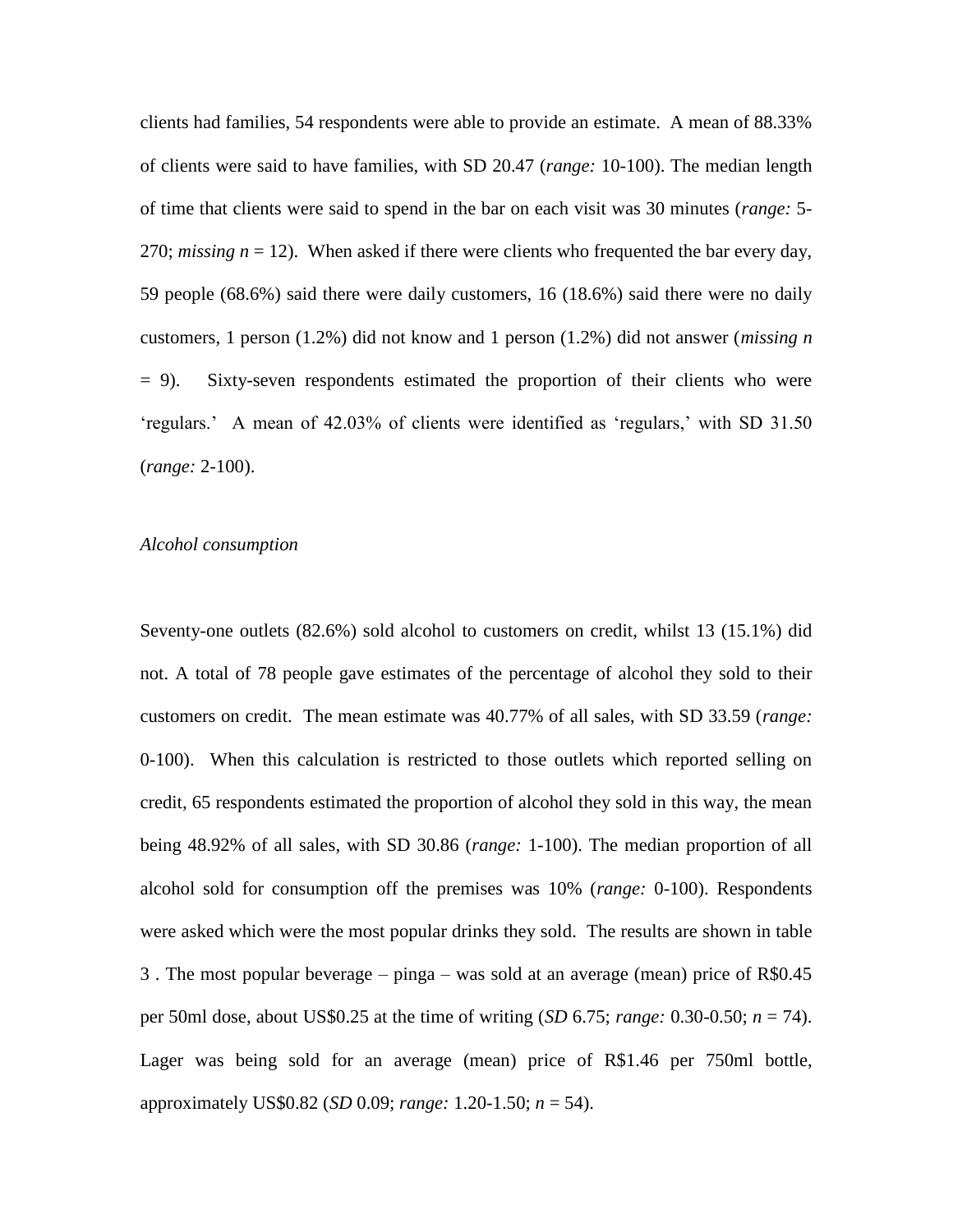#### **Table 3 Most popular drink sold**

|                           | <b>Frequency</b> | $\frac{0}{0}$ |
|---------------------------|------------------|---------------|
| Pinga (sugar cane spirit) | 62               | 72.1          |
| Lager (beer)              | 19               | 22.0          |
| Contini                   |                  | 1.2           |
| <b>Brandy</b>             | 2                | 2.3           |
| <b>Missing cases</b>      | $\overline{2}$   | 2.3           |
| <b>Total</b>              | 86               | 100.0         |

#### **Discussion**

As mentioned in the results, a measure of outlet density for the entire sample area is unavailable, due to difficulties some of the interviewers had collecting data. When the sample is reduced in size the density of alcohol selling points is 29 outlets per kilometre of roadway, or approximately 1 outlet per 12 properties. The first of these figures is more reliable, in part because it depends on interviewers' accuracy at counting outlets only, rather than outlets and other properties. Moreover, the latter figure includes street stalls in its definition of 'properties' and, as such, may be an over-estimate. Even when the analysis is restricted to the outlets/km of roadway calculation, a picture emerges of an area peppered with alcohol vendors. The reader should note that the study area are residential areas comprised solely of single- and two-storey houses. There are thus far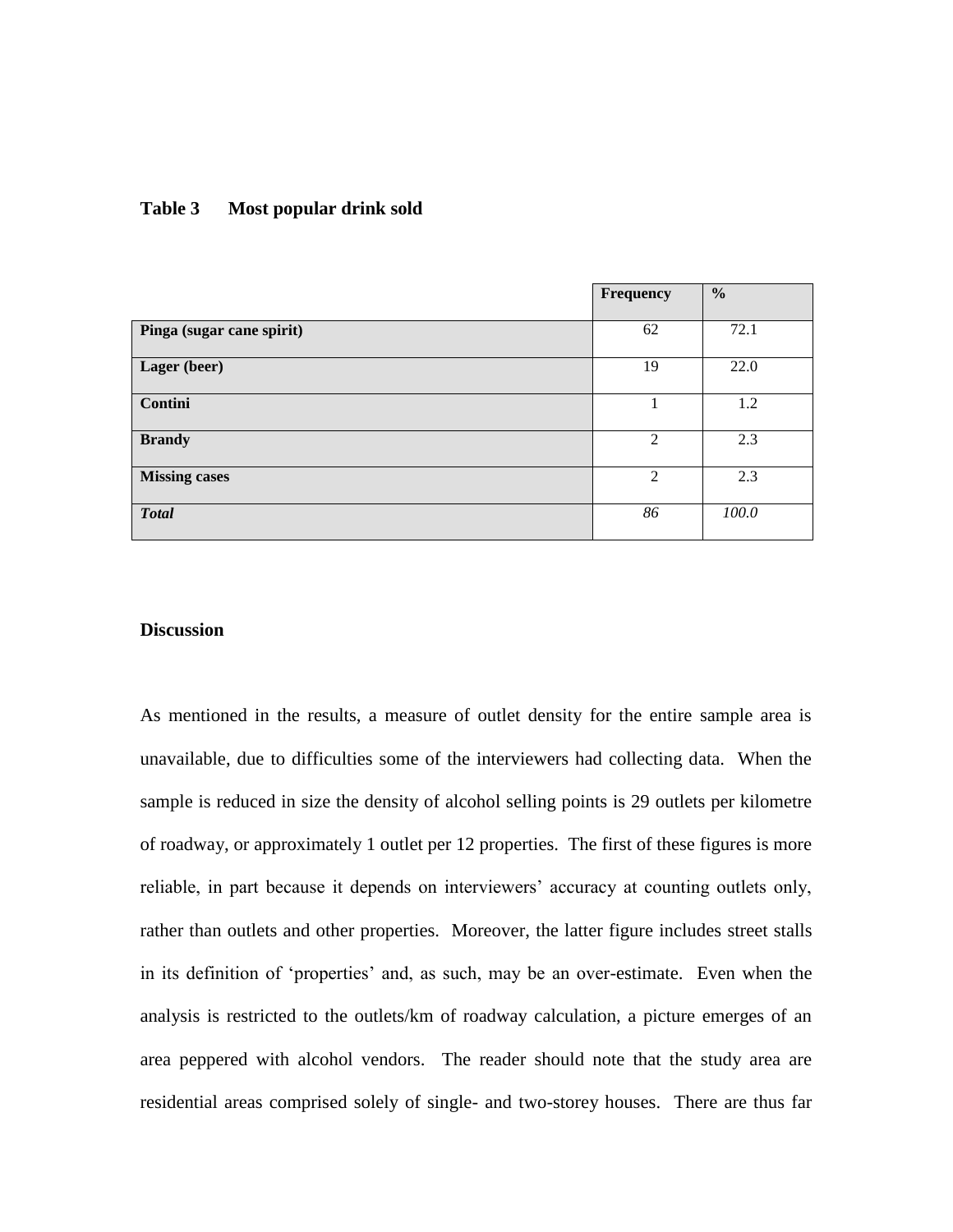fewer inhabitants along a kilometre of roadway in Jardim Ângela than a similar length of road bordered by apartment blocks.

Consideration of other studies should serve to illustrate the high outlet density found in Jardim Ângela. For example, Roncek & Maier (1991) studied 4,396 city blocks in Cleveland with an average of 129 residents each. They chose Cleveland as their research site because it was regarded as having relatively serious crime problems and was known to have a large number of 'recreational liquor establishments.' Like São Paulo, it is an industrial city. The largest number of bars per residential block they encountered was 4, and this occurred on only one block. Most blocks had one bar on them. Another piece of research showed that in 1995 New Orleans had one alcohol licensee for every 230 residents.<sup>25</sup> Unlike the results obtained in Jardim  $\hat{A}$ ngela, these data relate to population size and are city-wide. Whilst this prohibits any concrete comparison with the data obtained in the present study, it is nevertheless apparent that the Jardim Ângela neighbourhoods have a remarkably high outlet density.

Given the evidence for a link between outlet density and numerous alcohol-related problems, a reduction in the number of outlets in the sample area should be made a priority by alcohol prevention efforts. Only 35% of the establishments interviewed reported having a license of any description, and half said they were unlicensed. For so many people to openly admit this fact to unknown interviewers is an indication that laws regarding license possession cannot be rigorously enforced at present. In addition, only 54% of establishments were bona fide bars. The rest were shops, bakeries, street stalls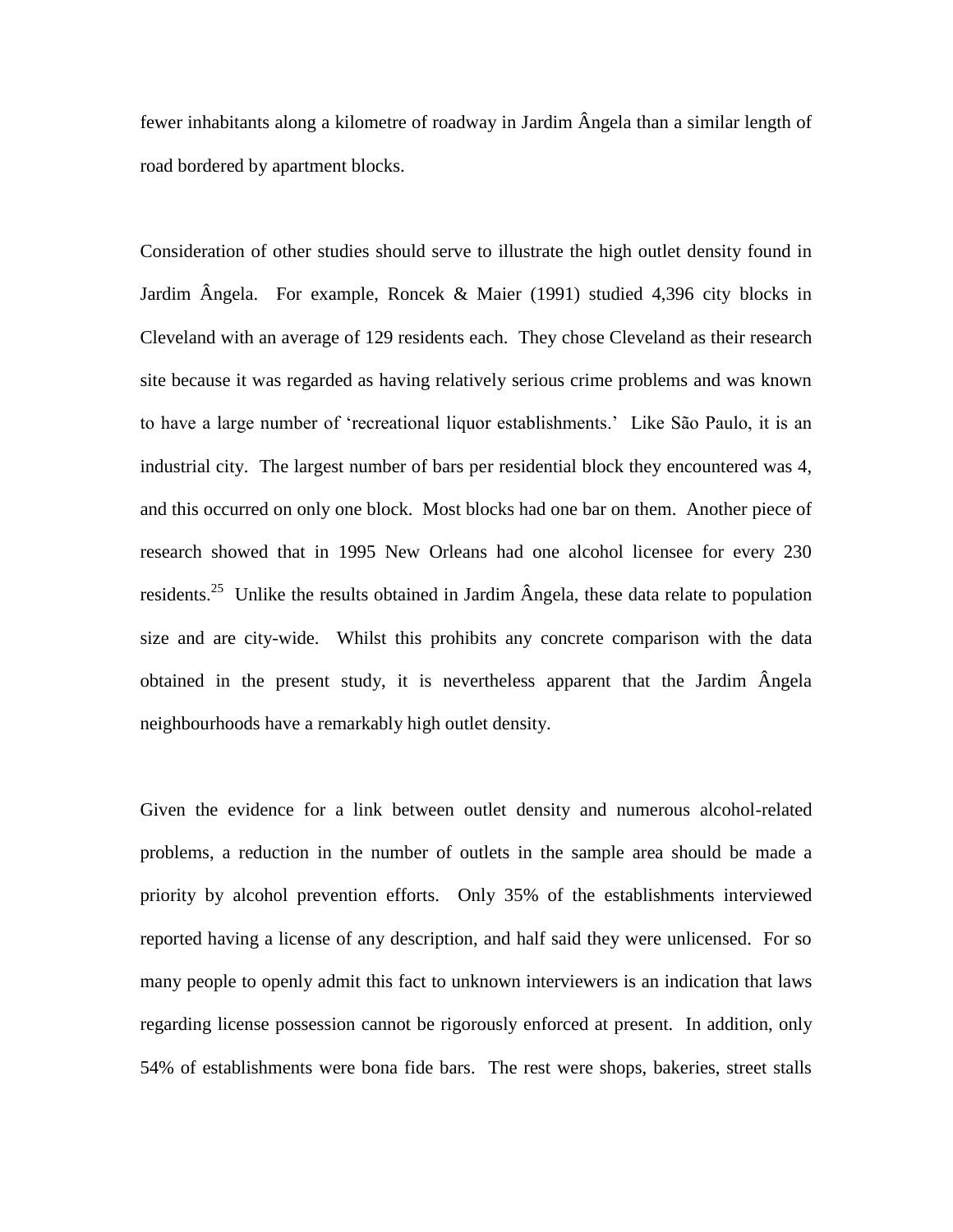and private houses opened up to sell alcoholic drinks. Clearly, there are few legal obstacles to opening an alcohol trading post in Jardim Ângela.

Alcohol availability may be regulated by licensing laws designed to limit outlets' opening hours. The findings from this survey belie a strong need for a prevention policy comprising an enforced licensing strategy. Data obtained in Jardim Ângela showed that outlets traded for an average of over 85 hours per week. Only 7 bars reported opening on less than 7 days a week, the mean number of days being 6.82. The impression gained from talking to the interviewers is that many outlets did not adhere to a strict timetable and tended to close at night once the number of clients had dwindled to the point where it was no longer worth their while staying open. If this is the case – that some outlets' night-time opening hours are largely governed by the level of demand for alcoholic drinks – the implication is that this demand for alcohol is being met at virtually any hour of the day or night. There are certainly no licensing restrictions on opening hours; it is up to the proprietors how long they wish to stay open.

The low percentage of 'take-away' sales suggests that easy accessibility to alcohol is affected very little by current opening hours. The results showed that, on average, only 10% of alcohol was sold for consumption off the premises. If there were times of the day or night when alcohol was difficult to obtain, one might expect this to be reflected by a higher prevalence of take-away sales. For most establishments even this low figure gives an artificially high impression, as it includes outlets which only sold alcohol in this way, such as bakeries, shops and street stalls.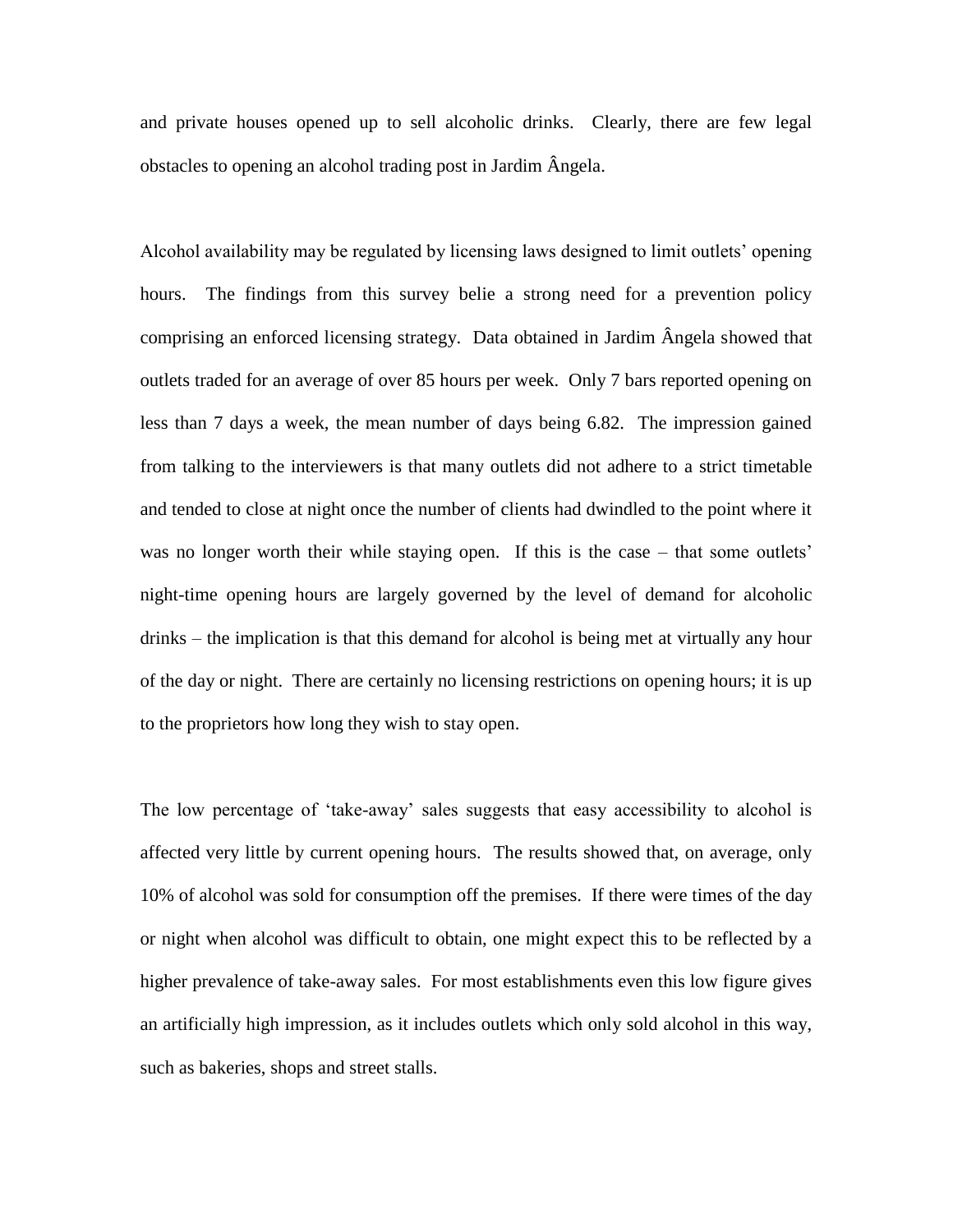Sales of pinga and lager were reported to surpass those of other drinks by a substantial margin. With violence in Jardim Ângela such a major concern, it is interesting to note that an analysis of the impact of different beverage types on assaults and homicide in Sweden found that beer and spirits (consumed on the premises) were more strongly associated with assaults than other drinks, Norströn (1998). Furthermore, there are are indications that spirits may be more likely to evoke aggression than other forms of alcohol, Smart (1996).

The popularity of pinga  $-$  a spirit distilled from sugar cane  $-$  is hardly surprising, as it sells at an average price of just US\$0.25 per 50ml dose. The average cost of a 750ml bottle of lager is US\$0.82. By way of comparison, a litre of milk in São Paulo costs US\$0.65. Beverage prices and clients' personal disposable income may be thought of as measures of the ability to purchase alcoholic drinks. Accessibility to retail alcohol is facilitated by low prices and high aggregate income. Although the latter is unlikely to be found in Jardim Ângela, respondents did estimate that, on average, 78% of their clients had jobs. The combination of cheap alcohol and a reasonable level of employment is a further indication of easy accessibility to alcohol within the sample area.

The popularity of pinga outstripped that of other drinks by some considerable margin, with 72% of outlets reporting pinga as their number one seller. No other spirit came close. This is interesting data because a number of studies have found that demand for spirits is more responsive to price changes than demand for other alcoholic beverages,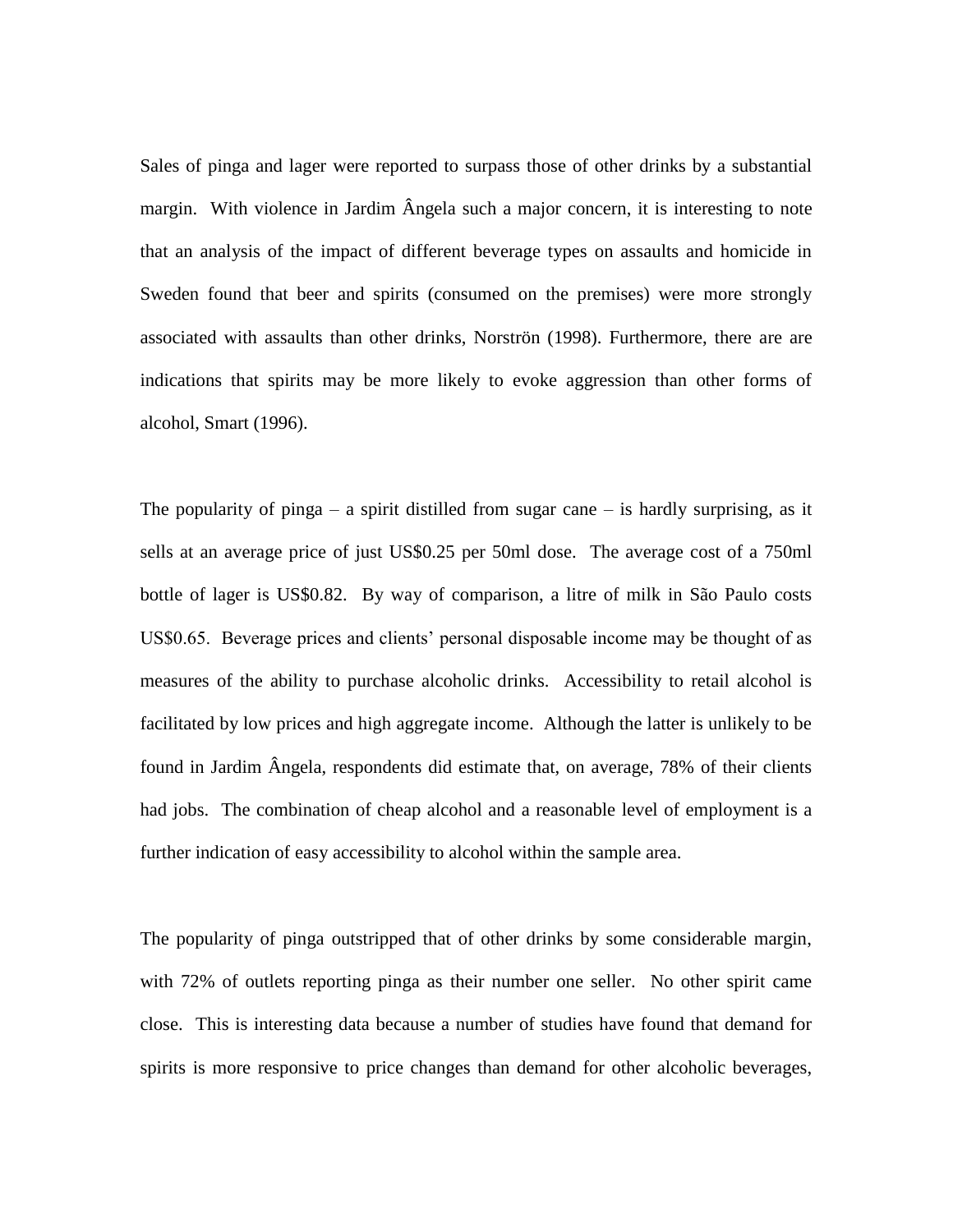Chaloupka (1993). Thus, attempts to reduce consumption via price increases may be most effective for spirits. There is also evidence that drinking patterns may be affected more greatly by price changes at lower levels of income, Sutton & Godfrey (1995). With regards to clients within the sample area, data on earnings are not available, yet it can be said with confidence that income levels are low. The neighbourhoods surveyed are characterised by poverty and the mean estimate of the proportion of clients who lived locally was 94%. Specific targeting of pinga prices (perhaps via tax increases at the production stage) may thus be thought of as a potentially effective means of reducing spirit consumption. It is unlikely that clients would simply switch their allegiance to another type of spirit, as prices are notably higher. The availability of cheap pinga is partly a consequence of Brazil's massive sugar cane plantation programme, originally introduced as a way of manufacturing alcohol to act as a petrol substitute for cars. It has been estimated that over two billion litres of pinga are produced each year, or approximately 13.2 litres per head of population, Dunn & Laranjeira (1995).

The availability of retail alcohol is governed by factors which make it easier or harder to obtain. In the same way that credit cards have made a wide range of goods more available, by allowing people to make purchases when cashflow is limited, a credit system amongst the bar staff interviewed affords regular customers a similar privilege. An impressive 83% of respondents said they sold alcohol on credit. When asked what proportion of their total sales were sold in this way, the mean estimate was just under half of all sales. There are few obstacles to buying a drink in this area. Not only are the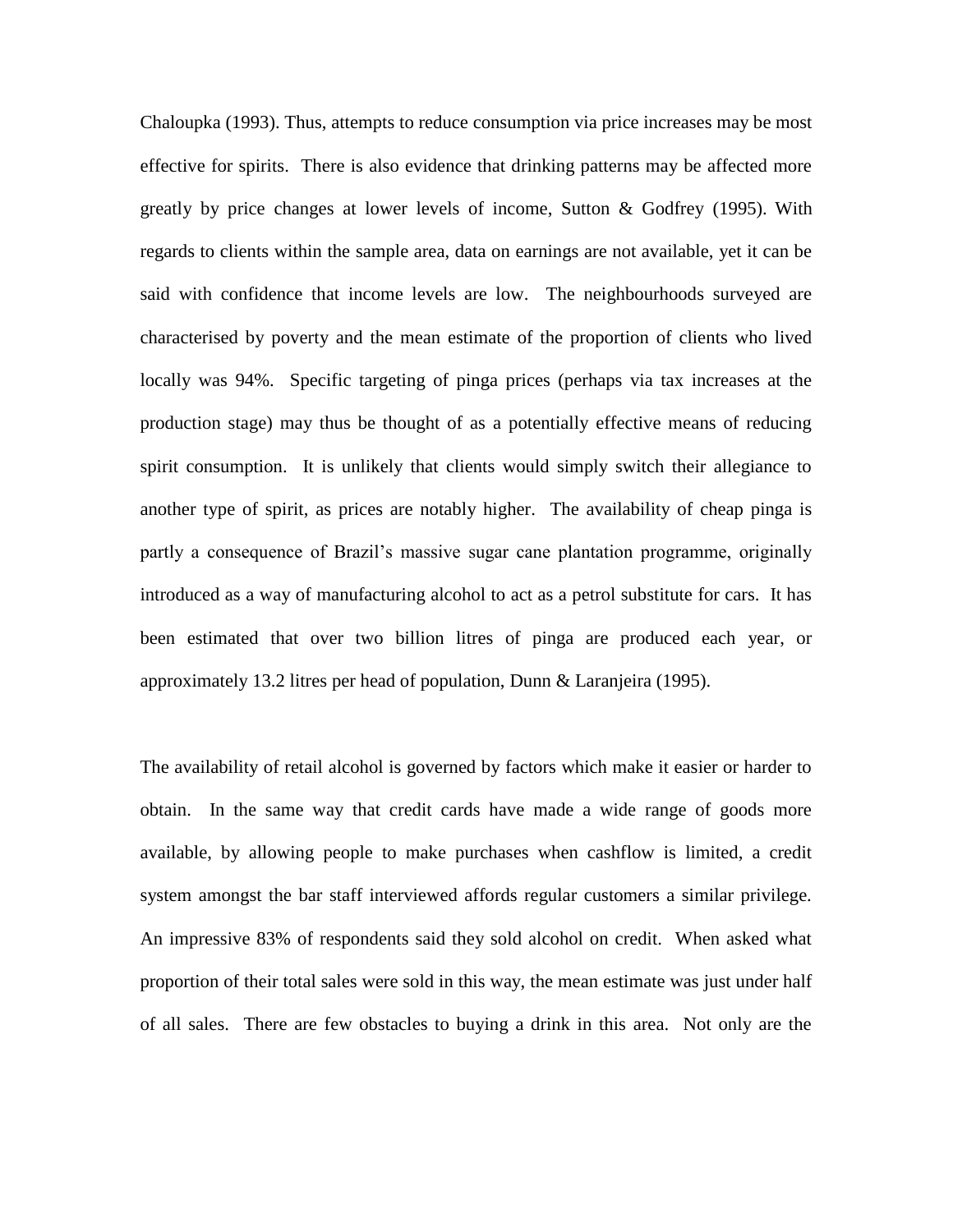streets riddled with alcohol vendors selling cheap alcohol on any day of the week and at most times of the day, but in the event of a cash shortage credit is easy to come by.

The sale and consumption of alcohol within the sample area is very much a community activity. Attempts at regulation must recognise this and carefully weigh up the potential costs to the community of proposals which, albeit well-intentioned, may have damaging consequences. Consideration of some of the data obtained should serve to illustrate this point.

Firstly, around 90% of respondents said they lived in one of the three neighbourhoods surveyed. In those establishments that employed staff, 46 out of 48 employees were members of the proprietor's own family or extended family, who presumably live locally, too. Clearly, it is community members who would have their economic interests challenged by regulations on alcohol outlets, as very few outsiders have any involvement with the local alcohol industry. In seeking to limit alcohol availability, it is one thing to organise a community coalition against 'faceless' breweries or noisy nightclubs; it is something quite different when neighbours' livelihoods are at stake. Nearly 45% of outlet owners said they went into the business in the first place due to unemployment. Around three-quarters of those who had worked elsewhere previously said their current occupation was no more profitable than what they did before. Forty-four percent of respondents said the outlet was not a good investment. It is hard to imagine that so many owners would choose to trade for an average of nearly 86 hours a week, the majority of them employing no additional staff, were it a lucrative business to be in. When these data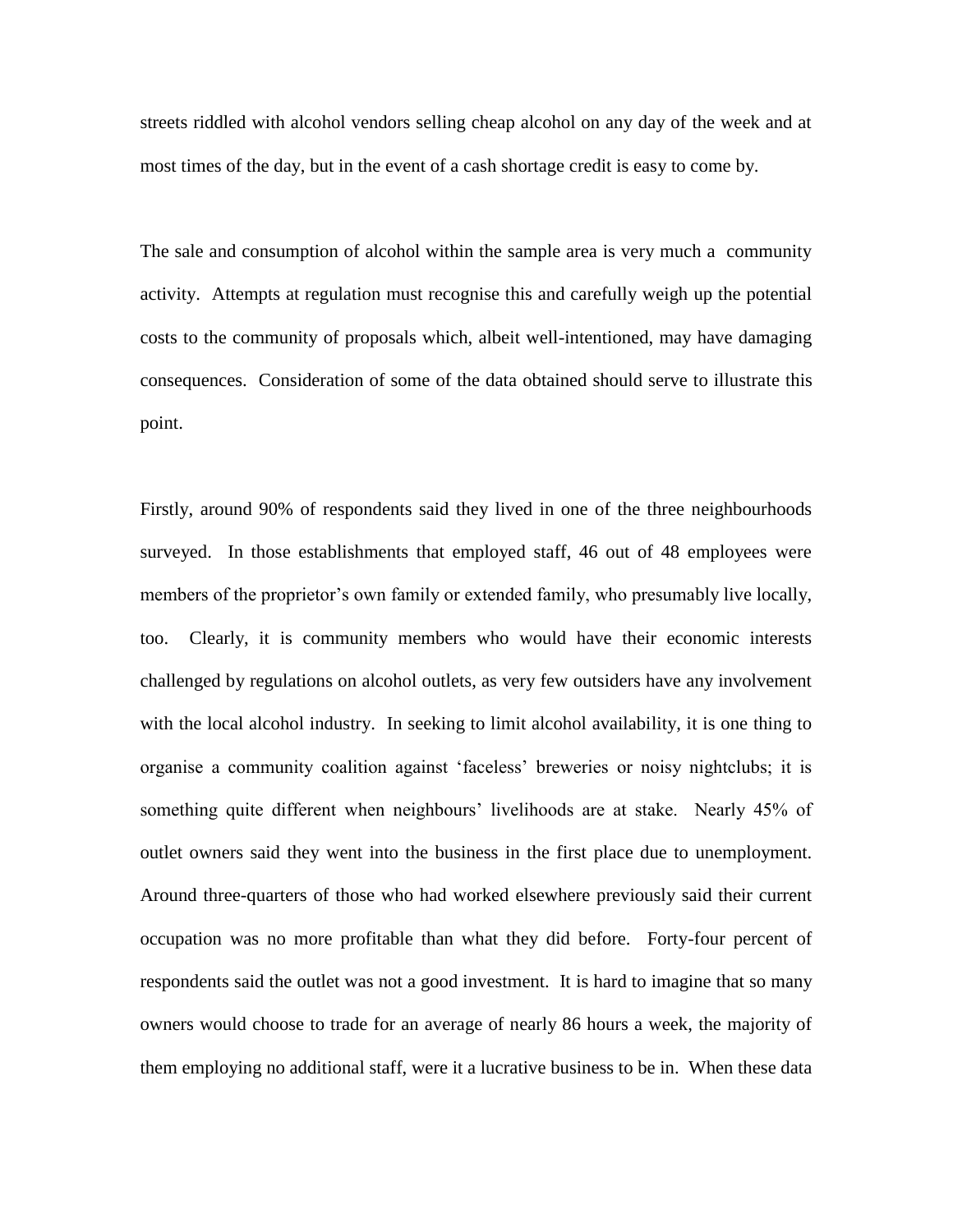are considered, a picture emerges of an industry that has arisen out of necessity. Policy makers should be cautious not to punish members of a community they are seeking to help.

The high incidence of credit sales may be viewed as more than just a measure of alcohol accessibility. It also implies a certain parochialism to the drinking culture of the region, as bar staff would be unlikely to give so much credit were there not a strong degree of trust in the clientele. With an estimated 94% of customers coming from the local area it is easy to see how this might be engendered. Over 40% of clients were described as 'regulars,' on average, and nearly 70% of respondents said they had customers who frequented the bar every day. Even within an environment rich in alcohol outlets, individuals appear to patronise a limited number of drinking establishments. Relationships between patrons and owners may be long-standing in some cases. A prospective clampdown on alcohol selling could encounter resistance from clients as well as proprietors.

A way of balancing competing interests may be to prevent new establishments from opening up, rather than closing down existing vendors. The median length of time that proprietors had run their outlet was 3 years. One interpretation of this figure is that outlets are going in and out of business with relative frequency, and the fact that 44% of respondents said their outlet was not a good investment lends support to this idea. Were limits to be placed on the establishment of new points of sale, the potential for profit for those already in business would be enhanced, as competition decreased. It is unlikely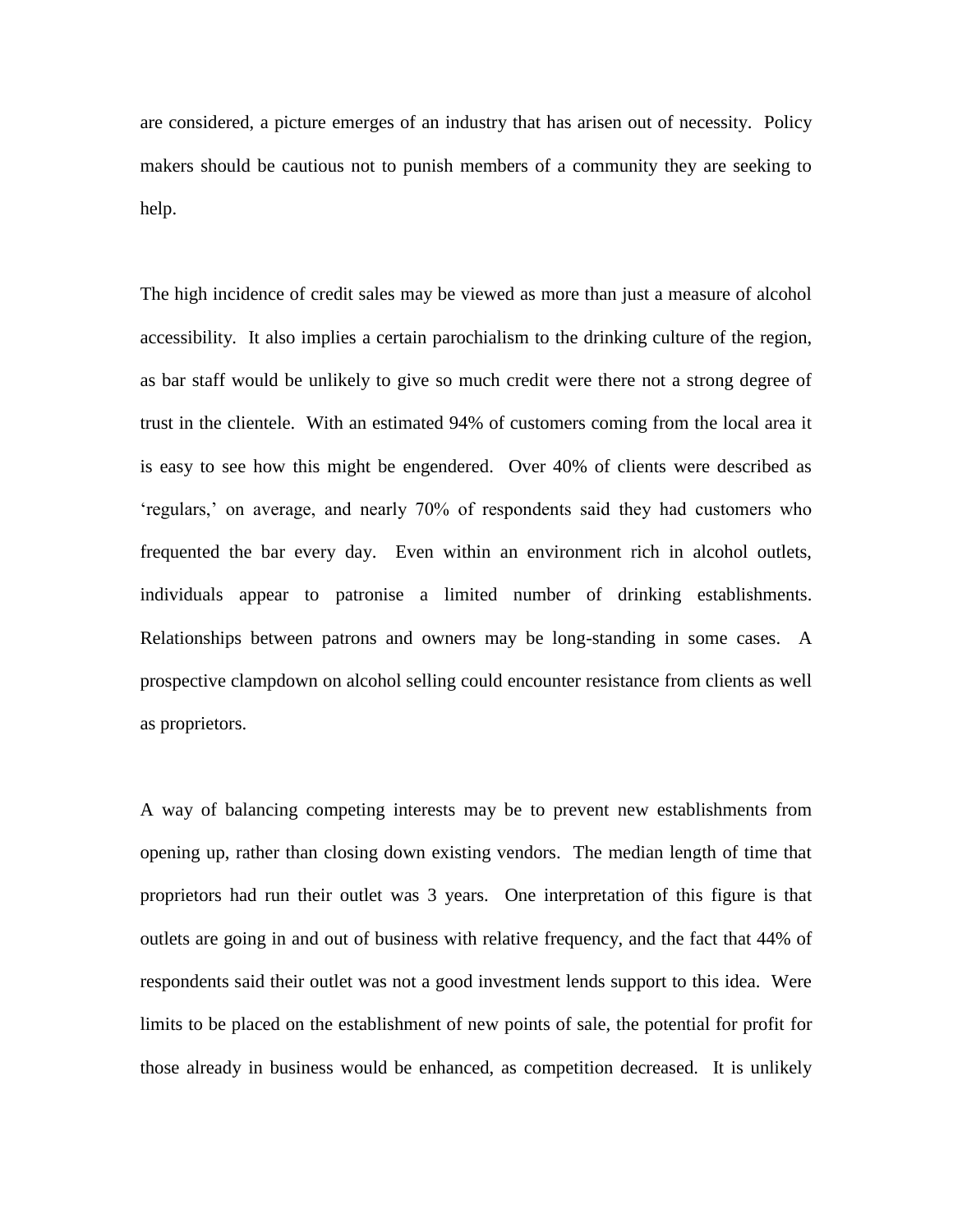that vendors would reject such measures. However, in an attempt to secure future markets some proprietors may be tempted to use intimidatory tactics as a way of putting others out of business. In an area as violent as Jardim Ângela such a turn of events would be far from welcome.

Regulations on bars, in particular, may have repercussions related to the localised and somewhat insular nature of clients' drinking habits suggested earlier. The results showed that the overwhelming majority of customers drink within their immediate neighbourhood. If people were forced to travel some distance – to a different residential area, for example – it is conceivable they might encounter some hostility from the 'regulars' of other bars, possibly leading to violence. Restrictions should be enforced uniformly across several neighbourhoods to reduce the chances of such problems occurring.

Crowded, noisy, smoky and hostile environments have been shown to facilitate aggression, Berkowitz (1983), and on-premise drinking often takes place in exactly this type of atmosphere. A reduction in the overall number of bars may lead to greater concentrations of patrons per bar which, in turn, could increase the potential for fights breaking out between clients. This has particular relevance to weekend drinking, as over 81% of respondents said their busiest time fell between Friday and Sunday inclusive. In addition, weekends are associated with elevated levels of assaultive violence in Jardim Ângela. The incidence of violence in or around bars should be closely monitored following the introduction of regulations on alcohol trading in the region, to guard against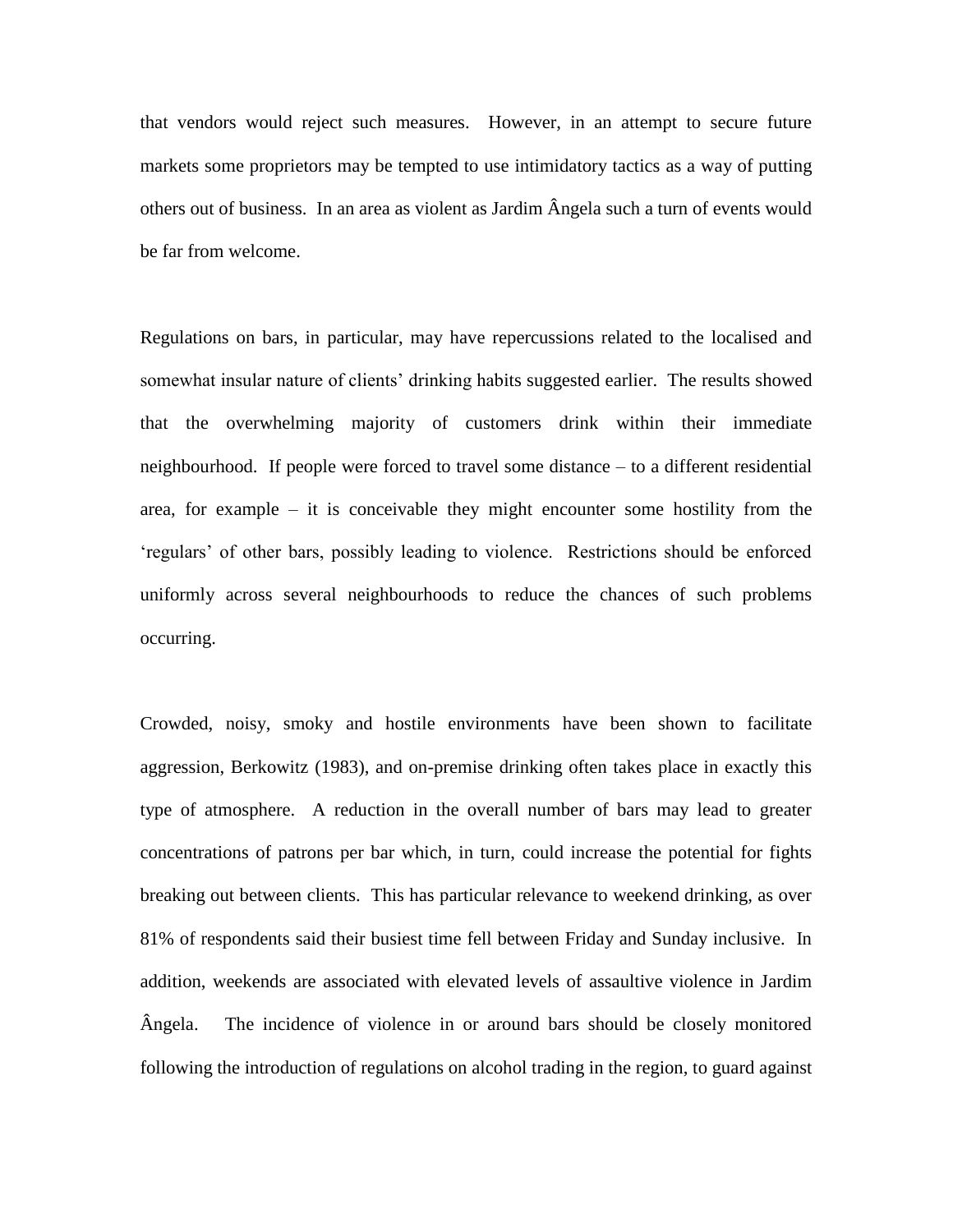unforeseen effects. It cannot be presumed that constraints on alcohol availability will *necessarily* lead to a reduction in violence, even if overall consumption is reduced.

Regulatory measures must be adequately enforced, and as with other alcohol policies this process is greatly facilitated when there is strong public consensus, Jeffrey et al (1990); Room (1984). Community support should be sought prior to any policy implementation in Jardim Ângela or in the city of São Paulo. Informal conversations with local residents betray a generalised weariness of the violence which pervades their community. The increased use of and trafficking in illegal drugs – in particular crack cocaine – in recent years is often cited as the underlying cause of these troubles. Whilst the illegal drugs trade undoubtedly has a part to play in a number of assaults and homicides in the region, this should not be allowed to detract from the issue of alcohol availability and its influence on violent crime, not to mention other alcohol-related problems. Indeed, a recent literature review found no significant evidence to suggest that drug use is associated with violence, and substantial evidence linking alcohol use with violence of all types, Parker & Auerhahn(1998). Such findings cannot be generalised to Brazil, yet they do provide some pointers for future research efforts. A clearer understanding of the respective involvement of drugs and alcohol in violent crimes committed in Jardim Ângela may reveal that alcohol plays a more significant role than is popularly admitted. This evidence, in turn, would help attempts to increase support for alcohol prevention policies. Information gathering from sources such as police crime reports and hospital admissions should be considered as a means to this end.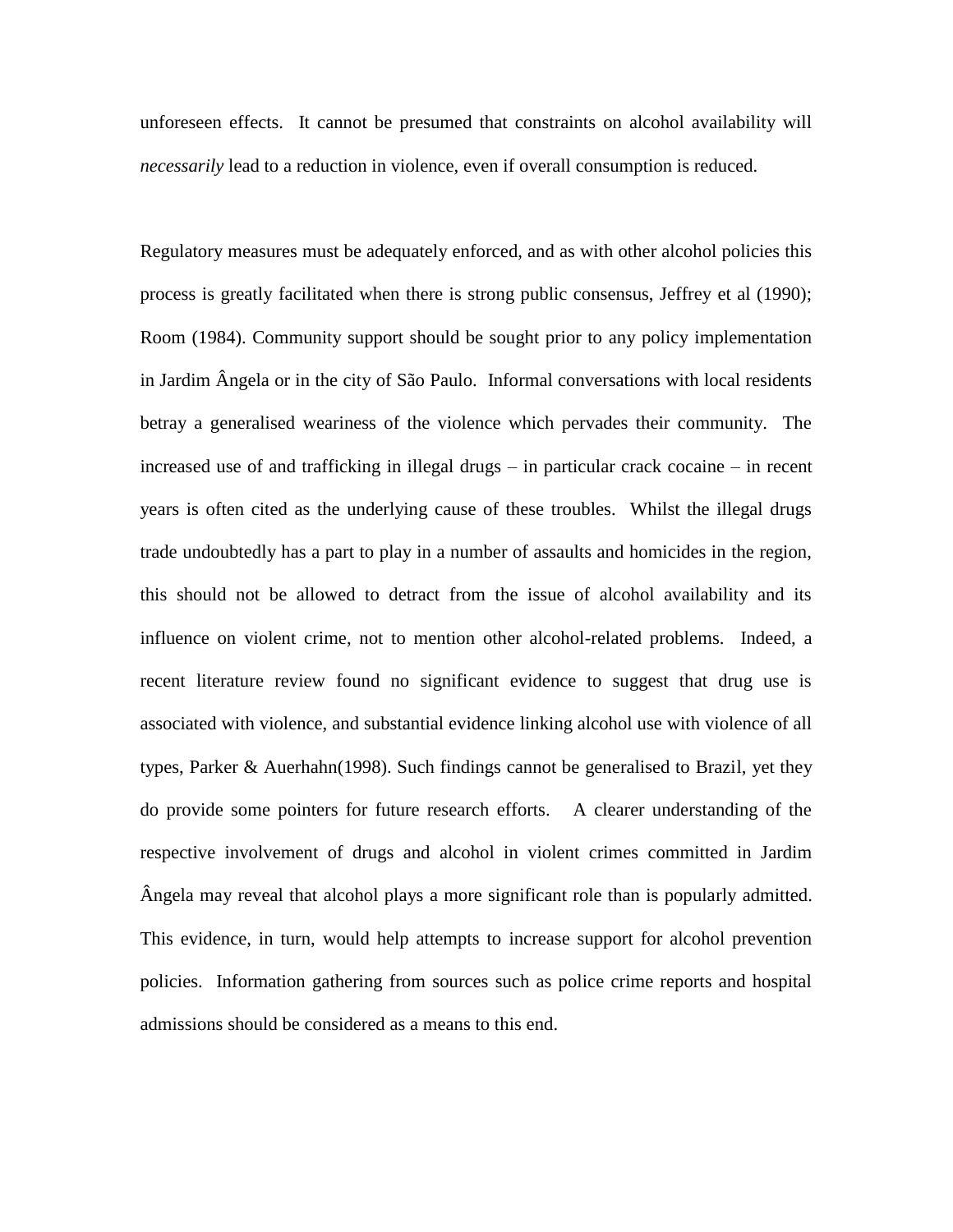#### **References**

ALANIZ, M. L., CARTMILL, R. S., & PARKER, R. N., 1998. Immigrants and violence: The importance of neighbourhood context, *Hispanic Journal of Behavioural Sciences*  20(2):155-174.

ANDERSON, P. & LEHTO, G., 1994. Prevention Policies, *British Medical Bulletin,*  50(1):171-185.

BERKOWITZ, L., 1983. Aversively stimulated aggression: Some parallels and differences in research with animals and humans, *American Psychologist* 38:1135-1144.

CASSWELL, S. & GILMORE, L., 1989. An evaluated community action project on alcohol, *Journal of Studies on Alcohol* 50:339-346.

CHALOUPKA, F. J., 1993. Effects of Price on Alcohol-Related Problems, *Alcohol Health & Research World,* 17(1):46-53.

COATE, D. & GROSSMAN, M., 1988.The effects of alcoholic beverage prices and legal drinking ages on youth alcohol use, *Journal of Law and Economics,* 31(1):145-171.

COLÓN, I., 1981. Alcohol availability and cirrhosis mortality rates by gender and race, *American Journal of Public Health* 71:1325-1328.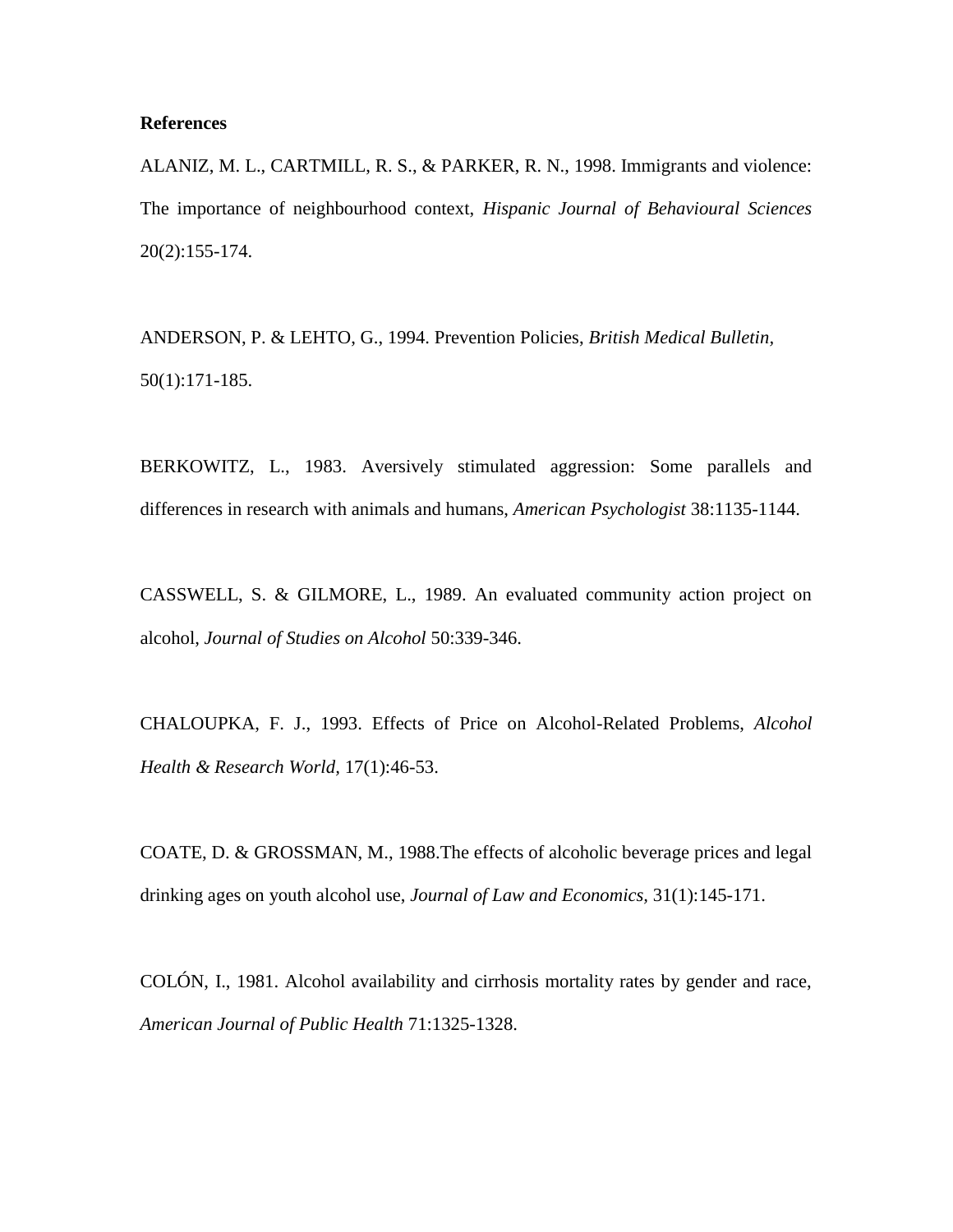DOUGLAS, M., 1998. Restriction of the hours of sale of alcohol in a small community: A beneficial impact, *Australian and New Zealand Journal of Public Health* 22(6):714- 719.

DUNN, J. & LARANJEIRA, R. R., 1995. News from Latin America – alcohol prices and consumption in Brazil, *Addiction* 90(2):p298.

EDWARDS, G., ANDERSON, P., BABOR, T. F., CASSWELL, S., FERRENCE, R., GIESBRECHT, N. et al 1994. *Alcohol Policy and the Public Good*, Oxford: Oxford University Press.

GORMAN, D. M. & SPEER, P. W., 1996. Preventing alcohol abuse and alcohol-related problems through community interventions: A review of evaluation studies, *Psychological. Health* 11:95-131.

GORMAN, D. M., 1996. Do school-based social skills training programs prevent alcohol use among young people? *Addiction Research.* 4:191-210.

GRUENEWALD, P. J., MADDEN, P., & JANES, K, 1992. Alcohol Availability and the Formal Power and Resources of State Alcohol Beverage Control Agencies, *Alcohol Clinical and. Experimental. Research.,* 16(3):591-597.

GRUENEWALD, P. J., MILLAR, A. B., & ROEPER, P., 1996. Access to Alcohol: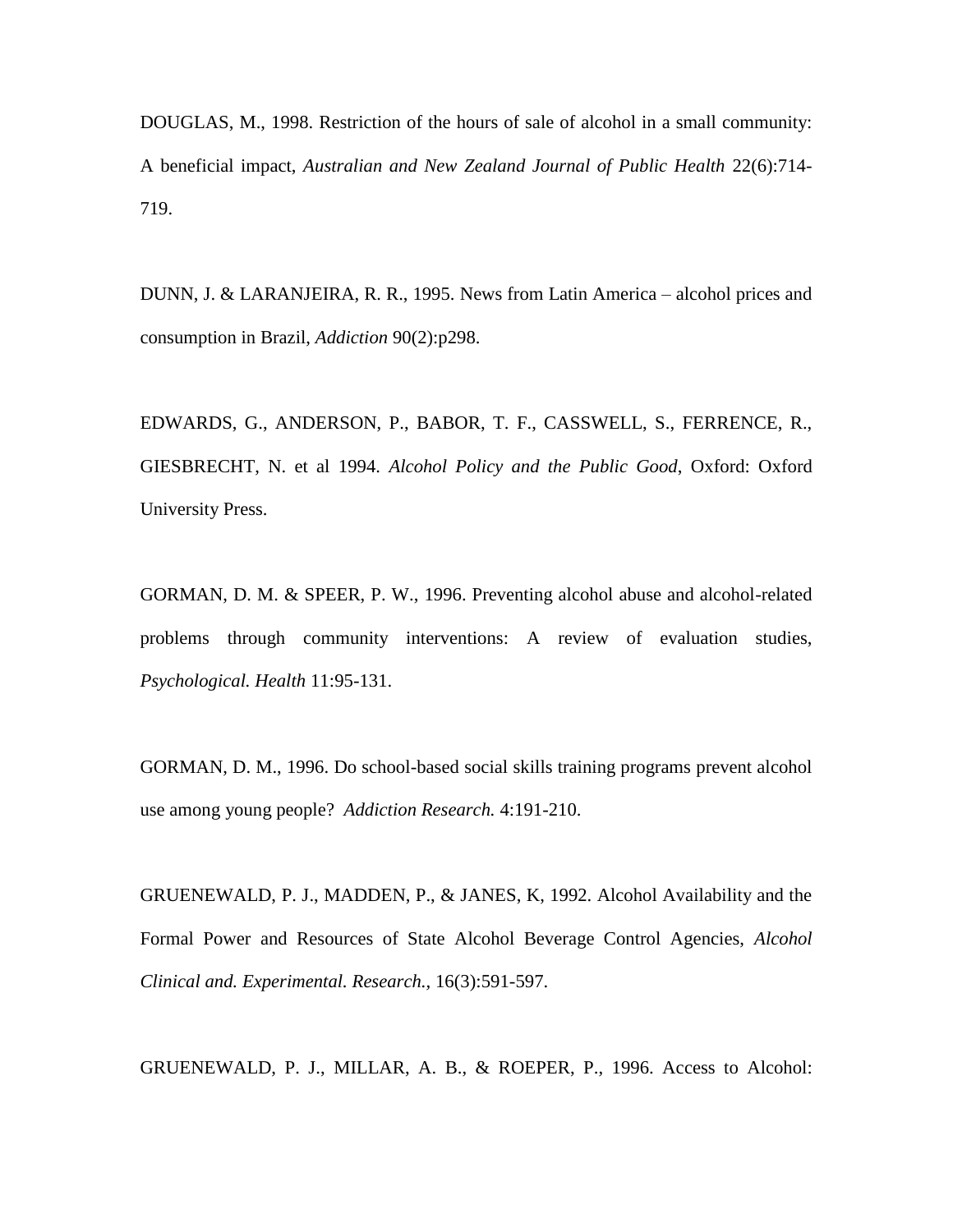Geography and Prevention for Local Communities, *Alcohol Health & Research World* 20(4):244-251.

GRUENEWALD, P. J., MILLAR, A. B., TRENO, A. J., YANG, Z., PONICKI, W. R., & ROEPER, P., 1996. The geography of availability and driving after drinking, *Addiction*  91(7):967-983.

HARFORD, T. C., PARKER, D. A., PAUTLER, C., & WOLZ, M., 1979. Relationship between the Number of On-Premise Outlets and Alcoholism, *Journal of Studies on Alcohol* 40:1053-1057.

HOLDER, H. D., SALTZ, R. F., GRUBE, J. W., VOAS, R. B., GRUENEWALD, P. J., & TRENO, A. J., 1997. A community prevention trial to reduce alcohol-involved accidental injury and death: overview, *Addiction* 92 (Supplement 2):S155-S171.

JEFFERY, R., FORSTER, J., SCHMID, T., MCBRIDE, C., ROONEY, B., & PIRIE, P., 1990. Community attitudes toward public policies to control alcohol, tobacco, and highfat food consumption, *American Journal. Preventive. Medicine.* 6:12-19.

MACKINNON, D. P., SCRIBNER, R. A., & TAFT, K. A., 1995. Development and application of a city-level alcohol availability and alcohol problems database, *Statistics in Medicine* 14:591-604.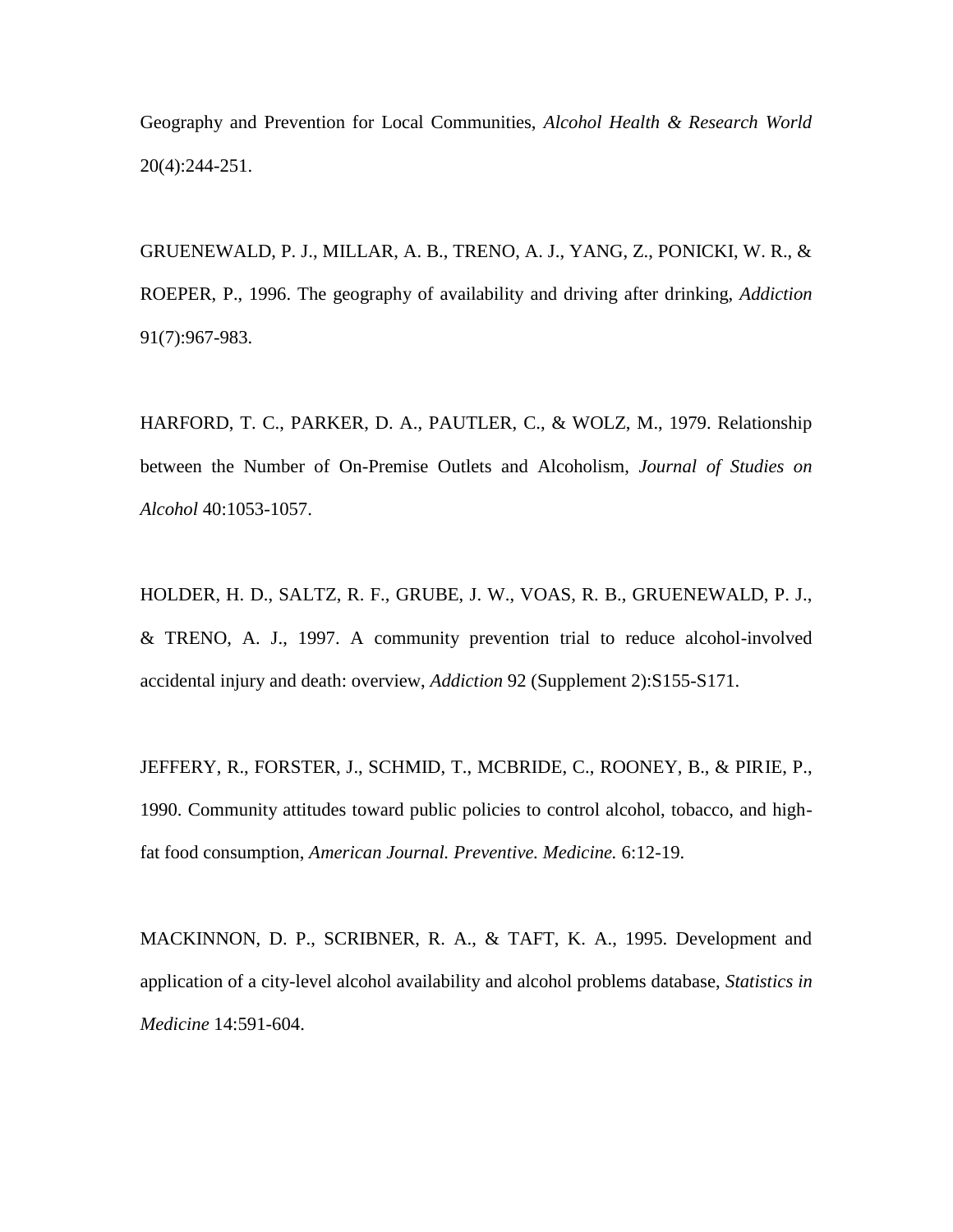MINGUARDI G ET AL, 1996. A violência urbana na zona sul de São Paulo - um estudo sobre o homicidio e a geografia do crime numa região urbana. São Paulo. Report to Secretaria de Segurança Pública de São Paulo (Police Department of São Paulo State).

MOSKOWITZ, J., 1989. The primary prevention of alcohol problems, *Journal of Studies on Alcohol* 59:54-88.

NORSTRÖM, T., 1998. Effects on criminal violence of different beverage types and private and public drinking, *Addiction* 93(5):689-699.

PARKER, R. N. & AUERHAHN, K., 1998. Alcohol, drugs and violence, *Annual Review of Sociology* 24:291-311.

REYNOLDS, R. I., HOLDER, H. D., & GRUENEWALD, P. J., 1997. Community prevention and alcohol retail access, *Addiction* 92 (Supplement 2):S261-S272.

RONCEK, D. W. & MAIER, P. A., 1991. Bars, blocks and crimes revisited: Linking the theory of routine activities to the empiricism of 'hot spots', *Criminology* 29:725-753.

ROOM, R., 1984. Alcohol control and public health, *Annual Review of Public Health* 5:293-317.

SALTZ, R. F., 1988. Research in environmental and community strategies for the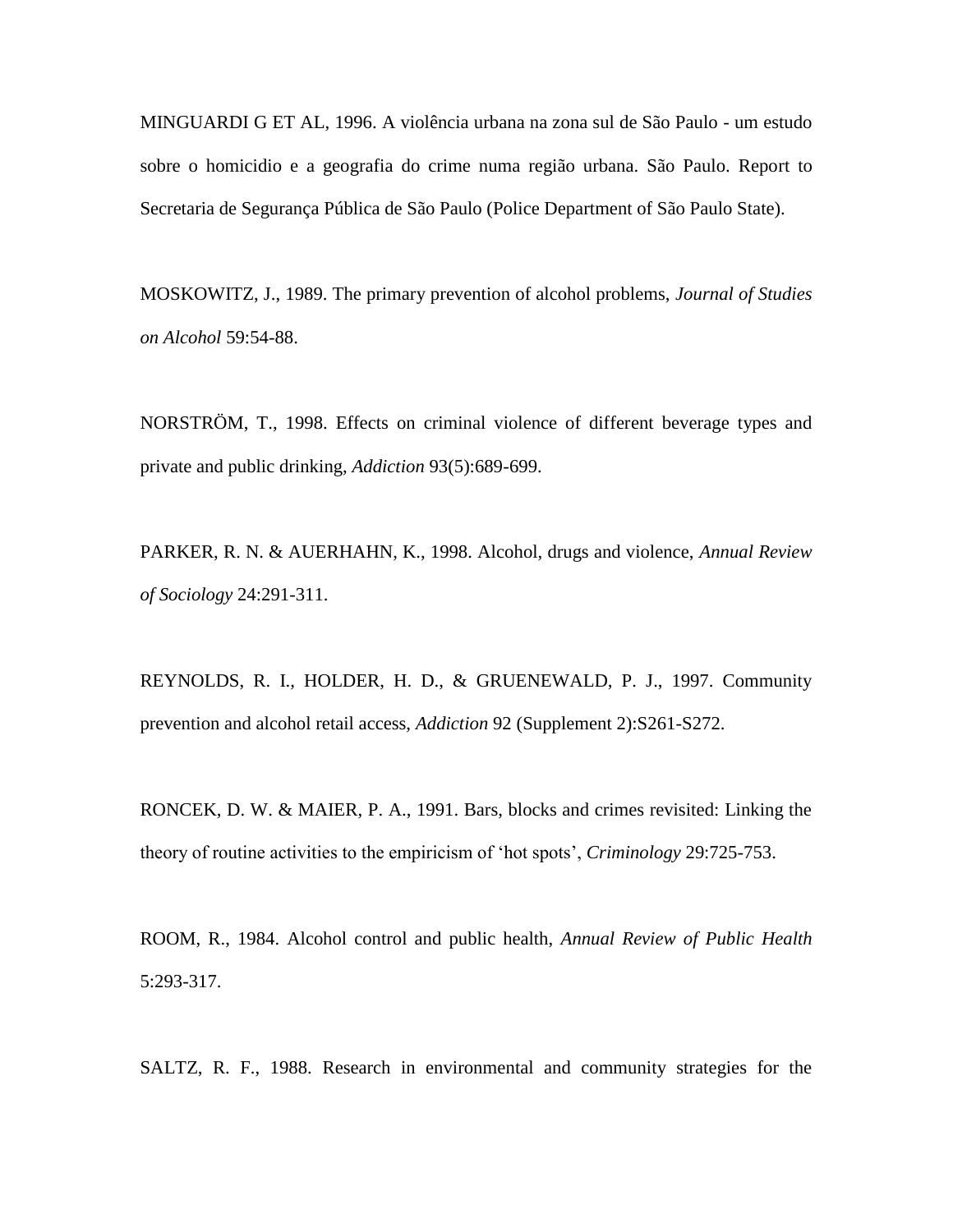prevention of alcohol problems, *Contemporary Drug Problems* 15:67-81.

SCRIBNER, R. A., COHEN, D. A., & FARLEY, T. A., 1998. A geographic relation between alcohol availability and gonorrhea rates, *Sexually Transmitted Diseases* 25(10):544-548.

SCRIBNER, R. A., MACKINNON, D. P., & DWYER, J. H., 1994. Alcohol outlet density and motor vehicle crashes in Los Angeles County cities, *Journal of Studies on Alcohol* 55:447-453.

SCRIBNER, R. A., MACKINNON, D. P., & DWYER, J. H., 1995. The risk of assaultive violence and alcohol availability in Los Angeles County, *American Journal of Public Health* 85:335-340.

SCRIBNER, R., COHEN, D., KAPLAN, S., & ALLEN, S. H., 1999. Alcohol availability and homicide in New Orleans: Conceptual considerations for small area analysis of the effect of alcohol outlet density, *Journal of Studies on Alcohol* 60(3):310-316.

SMART, R. G., 1996. Behavioural and social consequences related to the consumption of different beverage types, *Journal of Studies on Alcohol* 57:77-84.

SMITH, D. I., & BURVILL, P., 1986. Effect on juvenile crime of lowering the drinking age in three Australian states, *British Journal of Addiction* 82:181-188.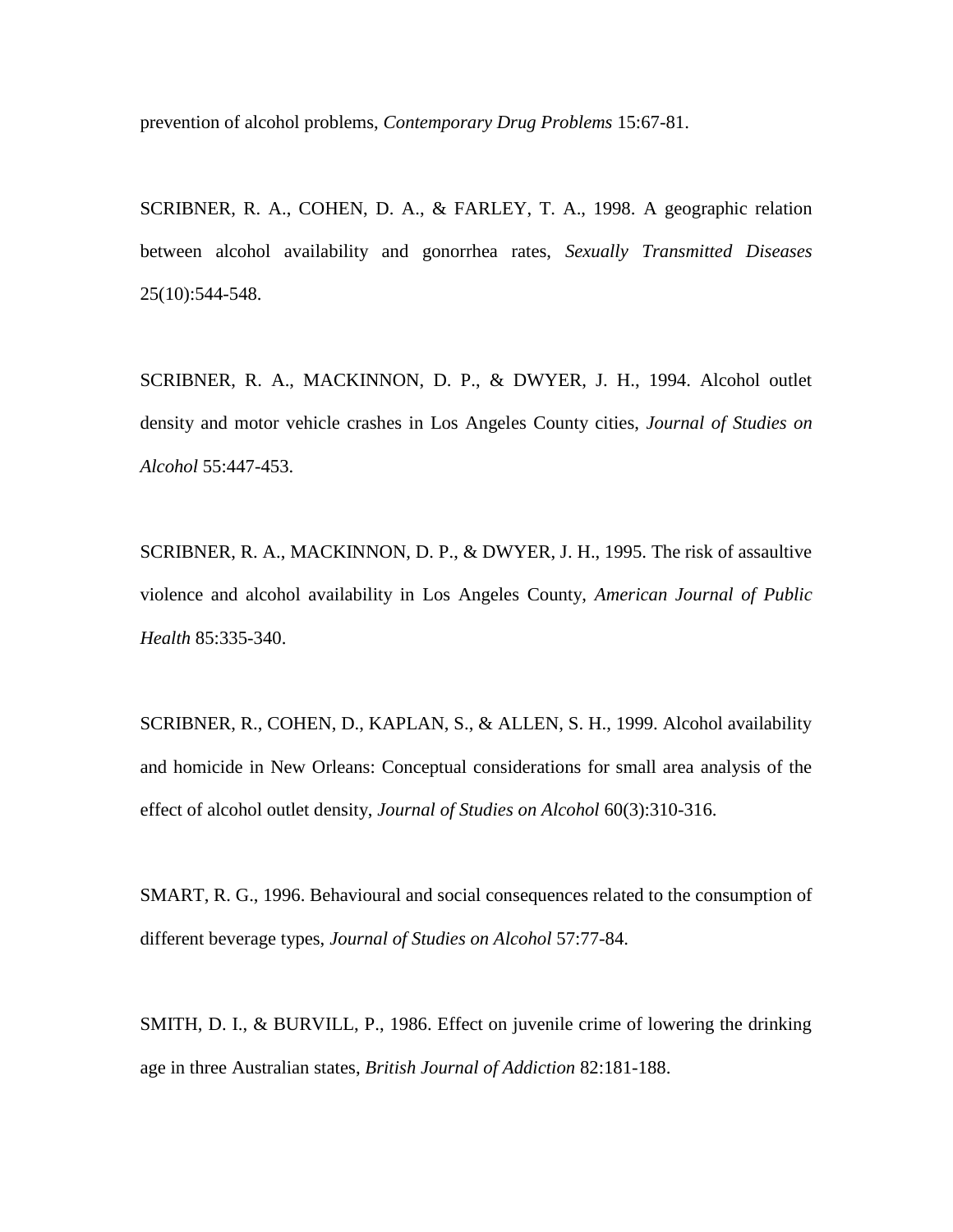SMITH, D. I., 1988. Effective of restriction on availability as a means of preventing alcohol-related problems, *Contemporany. Drug Problem.* Winter:627-684.

SPEER, P. W., GORMAN, D. M., LABOUVIE, E. W., & ONTKUSH, M. J., 1998. Violent crime and alcohol availability: Relationships in an urban community, *Journal of Public Health Policy* 19(3):303-318.

SUTTON, M. & GODFREY, C.,1995. A grouped data regression approach to estimating economic and social influences on individual drinking behaviour, *Health Economics,*  4(3):237-247.

THOM, B., STIMSON, G., HARRIS, S., & KELLY, M., 1997. Local action on alcohol problems in England: Ten years on, *Drugs Education Prevention and Policy,* 4(1):27-38.

TOOMEY, T. L. & WAGENAAR, A. C., 1999. Policy options for prevention: The case of alcohol, *Journal of Public Health Policy,* 20(2):192-213.

VAN OERS, J. A. M. & GARRETSEN, H. F. L., 1993. The geographic relationship between alcohol-use, bars, liquor shops and traffic injuries in Rotterdam, *Journal of Studies on Alcohol* 54(6):739-744.